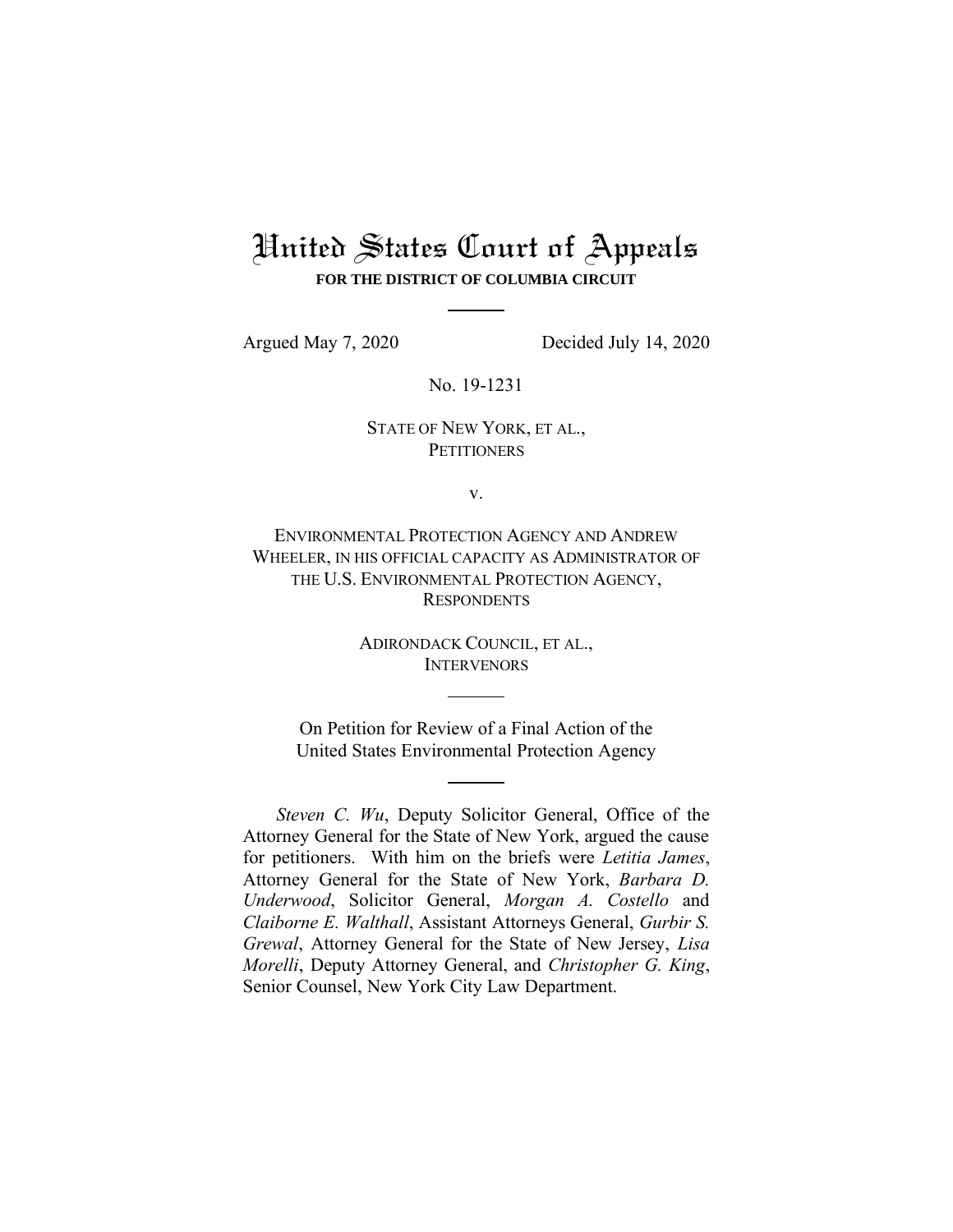*Joshua A. Berman* argued the cause for petitionersintervenors Sierra Club, et al. With him on the briefs were *Sean H. Donahue*, *Graham G. McCahan*, *Vickie L. Patton*, and *Liana James*.

*Samara M. Spence*, Attorney, U.S. Department of Justice, argued the cause for respondent. With her on the brief were *Jonathan Brightbill*, Principal Deputy Assistant Attorney General, and *Abirami Vijayan* and *Stephanie L. Hogan*, Counsel, U.S. Environmental Protection Agency. *Sarah A. Buckley*, Attorney, U.S. Department of Justice, entered an appearance.

*David M. Flannery*, *Kathy G. Beckett*, *Edward L. Kropp*, *Samuel B. Boxerman*, *Samina M. Bharmal*, *David M. Friedland*, *Laura K. McAfee*, *E. Carter Chandler Clements*, *Norman W. Fichthorn*, *Steven P. Lehotsky*, and *Michael B. Schon* were on the brief for respondents-intervenors Midwest Ozone Group, et al. *Laura M. Goldfarb, Amy M. Smith* and *Peter Tolsdorf* entered appearances.

*Joseph A. Newberg II* and *Mary Ann Lee* were on the brief for *amicus curiae* Commonwealth of Kentucky, Energy and Environment Cabinet in support of respondents.

Before: SRINIVASAN, *Chief Judge*, and GRIFFITH and MILLETT, *Circuit Judges*.

Opinion for the Court filed by *Circuit Judge* MILLETT.

Concurring opinion filed by *Circuit Judge* GRIFFITH.

MILLETT, *Circuit Judge*: Air pollutants do not stay still. Nor do they respect state borders. That has created a "complex problem"—namely that "air pollution emitted in one State[]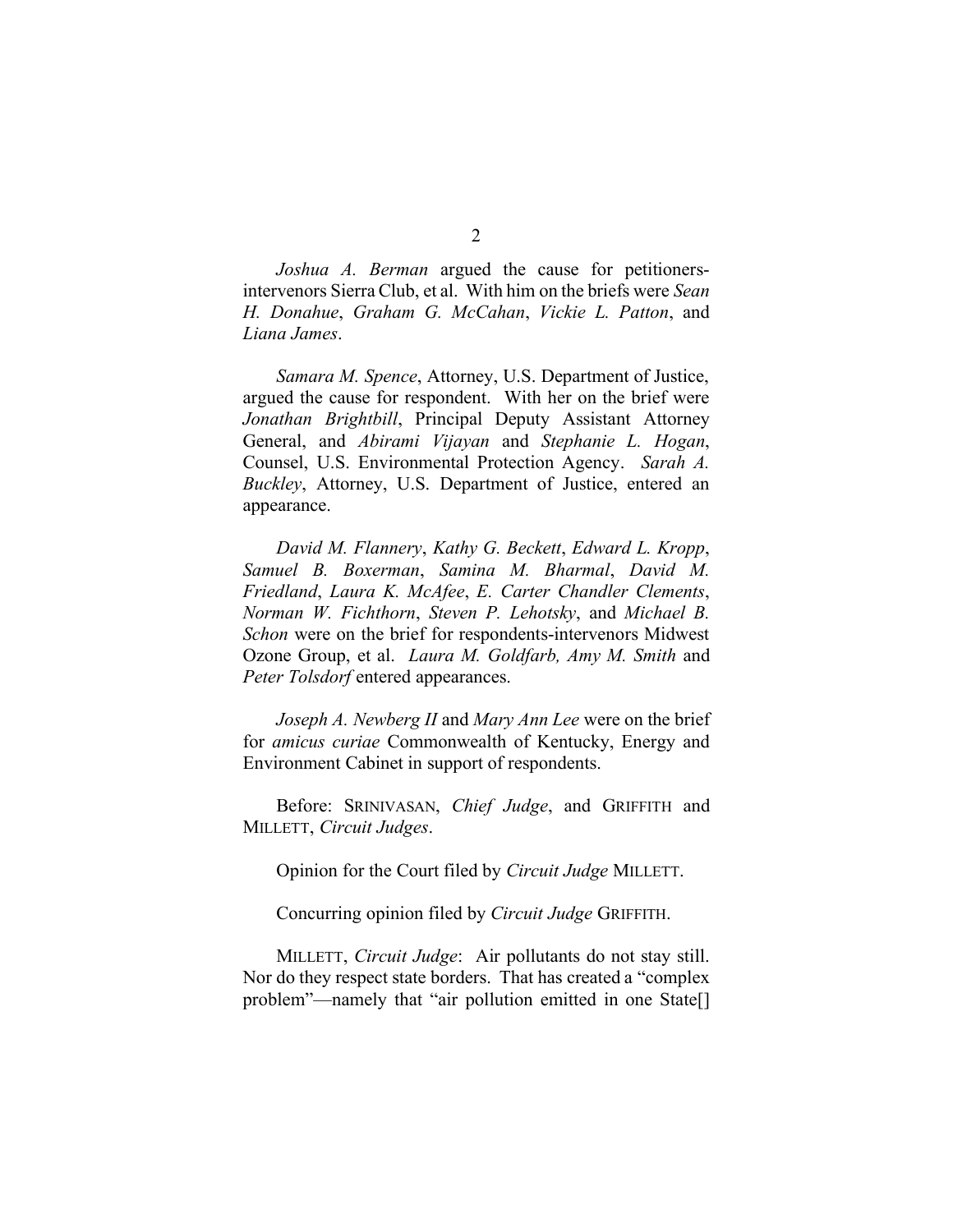[can] caus[e] harm in other States." *EPA v. EME Homer City Generation, L.P.*, 572 U.S. 489, 495 (2014).

This case involves a challenge to the Environmental Protection Agency's asserted failure to address cross-border pollution under the Clean Air Act's Good Neighbor Provision, 42 U.S.C. § 7410(a)(2)(D)(i). The State of New York petitioned the EPA to find that power-generating and other facilities in nine different States were violating the Good Neighbor Provision by producing emissions that contributed significantly to New York's difficulty attaining or maintaining compliance with the 2008 and 2015 National Ambient Air Quality Standards for ozone.

The EPA denied New York's petition on the ground that it failed to meet the agency's standard for establishing a violation of the Good Neighbor Provision and, in particular, for demonstrating that cost-effective controls could be imposed on the pollution sources. The State of New York, the State of New Jersey, and the City of New York petitioned this court for review.

We grant the petition for review. The EPA offered insufficient reasoning for the convoluted and seemingly unworkable showing it demanded of New York's petition. In addition, the EPA's finding that New York did not have an air quality problem under the 2008 National Ambient Air Quality Standards for ozone relied on two faulty interpretations of the Clean Air Act that have since been invalidated. *See Maryland v. EPA*, No. 18-1285, slip op. at 25–34 (D.C. Cir. May 19, 2020). For those reasons, we vacate the EPA's decision and remand for further proceedings not inconsistent with this opinion.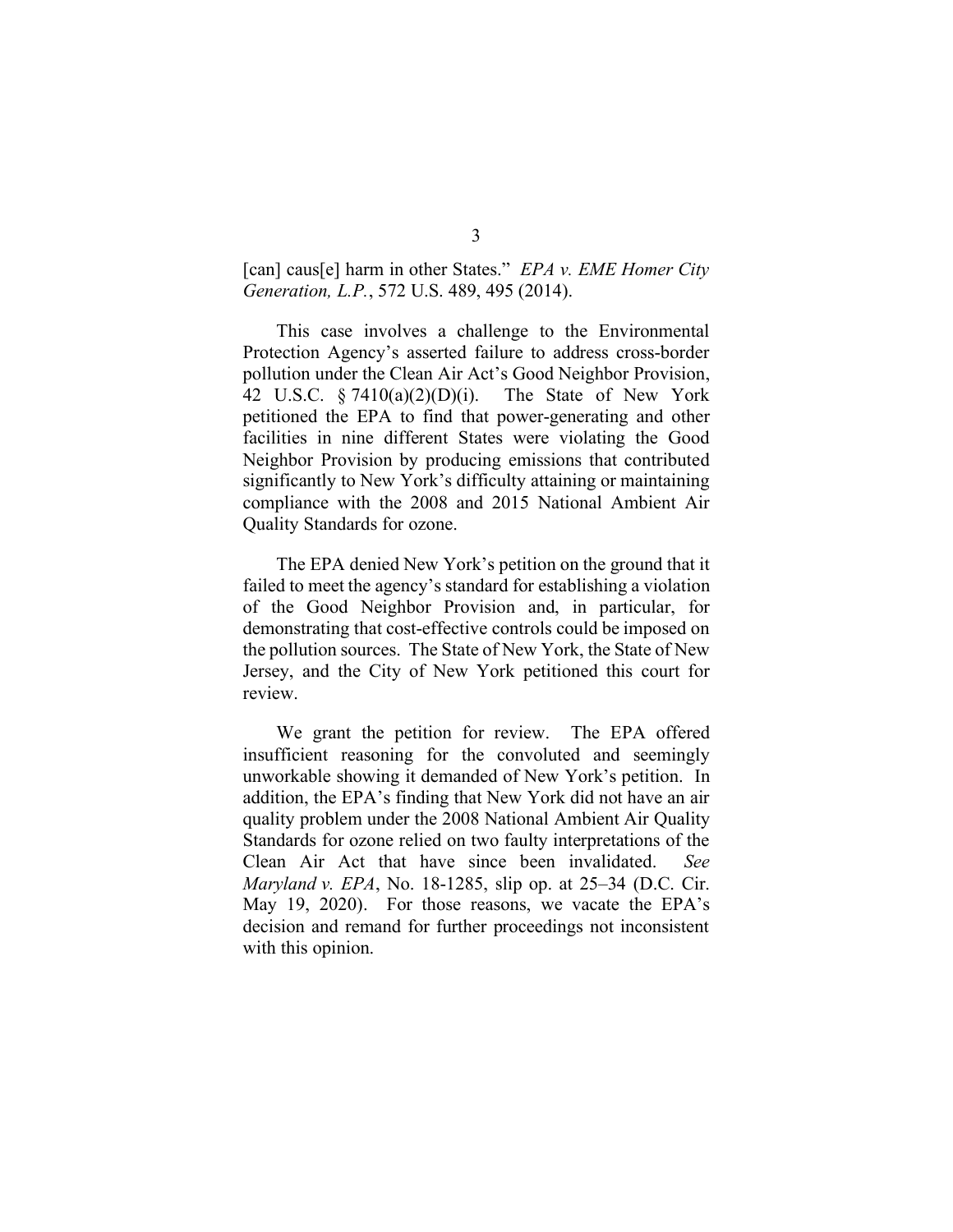4 **I**

**A**

The Clean Air Act, 42 U.S.C. §§ 7401 *et seq.*, directs the EPA to establish and periodically revise National Ambient Air Quality Standards, or NAAQS, that set the maximum allowable concentrations for various air pollutants, including ozone. 42 U.S.C. §§ 7408(a), 7409. To measure compliance with the NAAQS, the EPA, "in coordination with state governments, divides the country geographically into 'air quality control regions.'" *Natural Res. Defense Council v. EPA*, 777 F.3d 456, 458 (D.C. Cir. 2014) (formatting modified) (quoting 42 U.S.C. § 7407). While some air quality control regions "lie within a single state[,]  $* * *$  others encompass portions of two or more states." *Maryland*, slip op. at 6 (quoting *Delaware Dep't of Natural Res. & Environmental Control v. EPA*, 895 F.3d 90, 94 (D.C. Cir. 2018)).

Once new air quality standards go into effect, each State must develop an implementation plan to ensure the standards are met within the State's air quality control region. *See* 42 U.S.C. § 7410(a)(1); *see also id.* § 7407(b)–(e). In addition, those plans must prohibit "any source or \* \* \* emissions activity within the State from emitting any air pollutant in amounts which will \*\*\* contribute significantly to nonattainment in, or interfere with maintenance by, any other State with respect to" the NAAOS. *Id.* § 7410(a)(2)(D)(i). That subpart is known as the "Good Neighbor Provision." *See Wisconsin v. EPA*, 938 F.3d 303, 309–319 (D.C. Cir. 2019).

Under Section 110 of the Clean Air Act, the EPA must review each State's implementation plan and ensure its compliance with statutory requirements, including the Good Neighbor provision. *See* 42 U.S.C. § 7410(k)(1)–(4). If a State fails to timely correct a deficiency in its plan, then the EPA will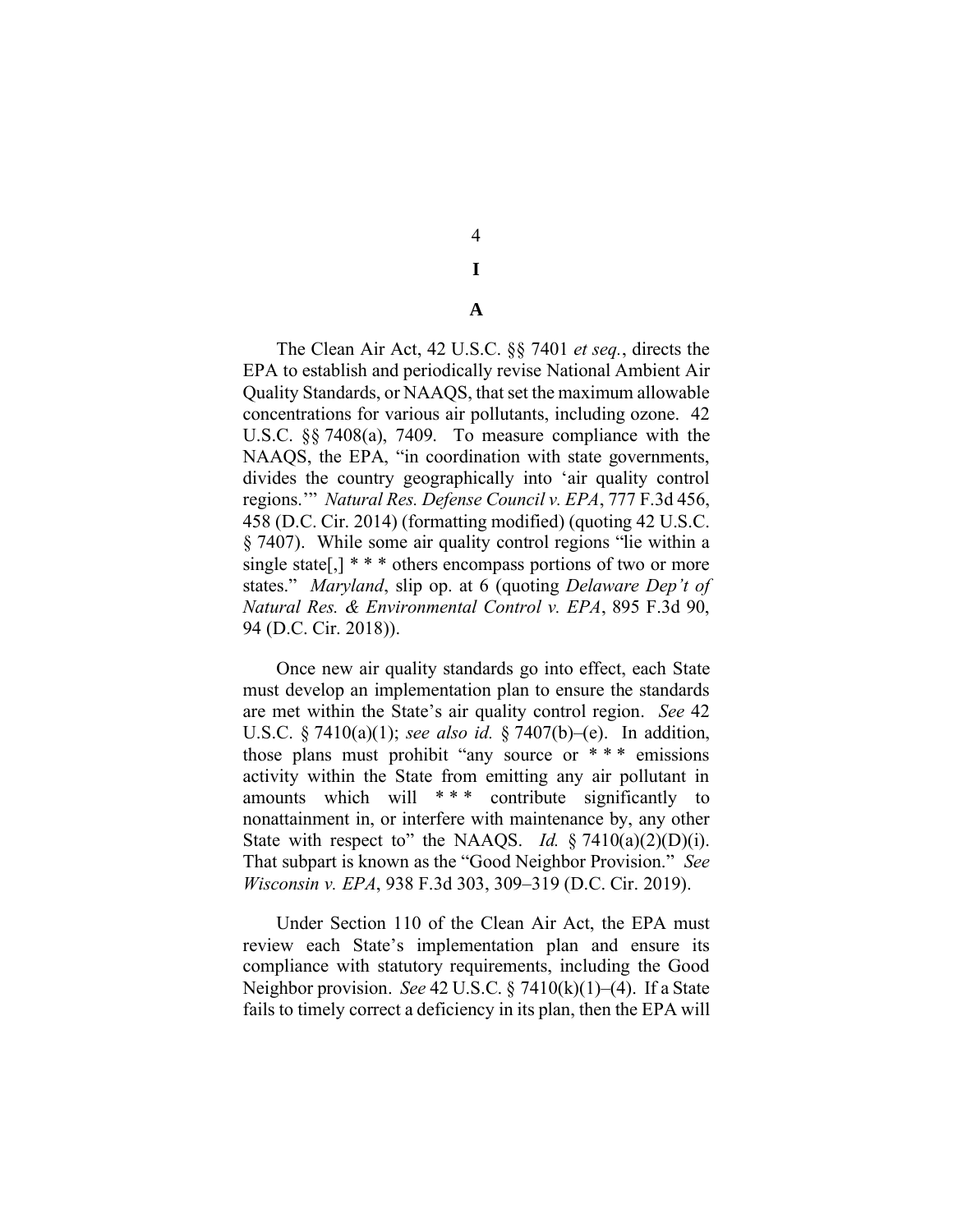promulgate a federal implementation plan for the relevant region(s). *Id.* § 7410(c)(1).

Section 126(b) of the Clean Air Act, 42 U.S.C. § 7426(b), creates an additional mechanism for enforcing the Good Neighbor Provision. It authorizes affected States or local subdivisions to petition the EPA to make a "finding that any major source or group of stationary sources emits or would emit any air pollutant in violation of the prohibition of [the Good Neighbor Provision.]" *Id.*<sup>1</sup>

Under Section 126(b), the EPA must generally respond to the petition "[w]ithin 60 days after receipt of [such] petition \* \* \* and after public hearing[.]" 42 U.S.C. § 7426(b). The agency may, however, grant itself an extension of up to six months "upon a determination that such extension is necessary to afford the public, and the agency, adequate opportunity to carry out the purposes of th[e] subsection." *Id.*  $§ 7607(d)(1)(N), (d)(10).$ 

If an existing pollution source in another jurisdiction is found to be in violation of the Good Neighbor Provision, that source generally must cease operation within three months. 42 U.S.C. § 7426(c). But the EPA may allow continued operation if the "source complies with such emission limitations and compliance schedules  $***$  as may be provided by the Administrator to bring about compliance \* \* \* as expeditiously

<sup>&</sup>lt;sup>1</sup> Section 126(b) cross-references Section  $110(a)(2)(D)(ii)$  of the Clean Air Act, 42 U.S.C.  $\S$  7410(a)(2)(D)(ii). But that is understood to be a scrivener's error. *Appalachian Power Co. v. EPA*, 249 F.3d 1032, 1040–1044 (D.C. Cir. 2001). For present purposes, the proper cross-reference is the Good Neighbor Provision, 42 U.S.C. § 7410(a)(2)(D)(i). *See Appalachian Power*, 249 F.3d at 1040–1044.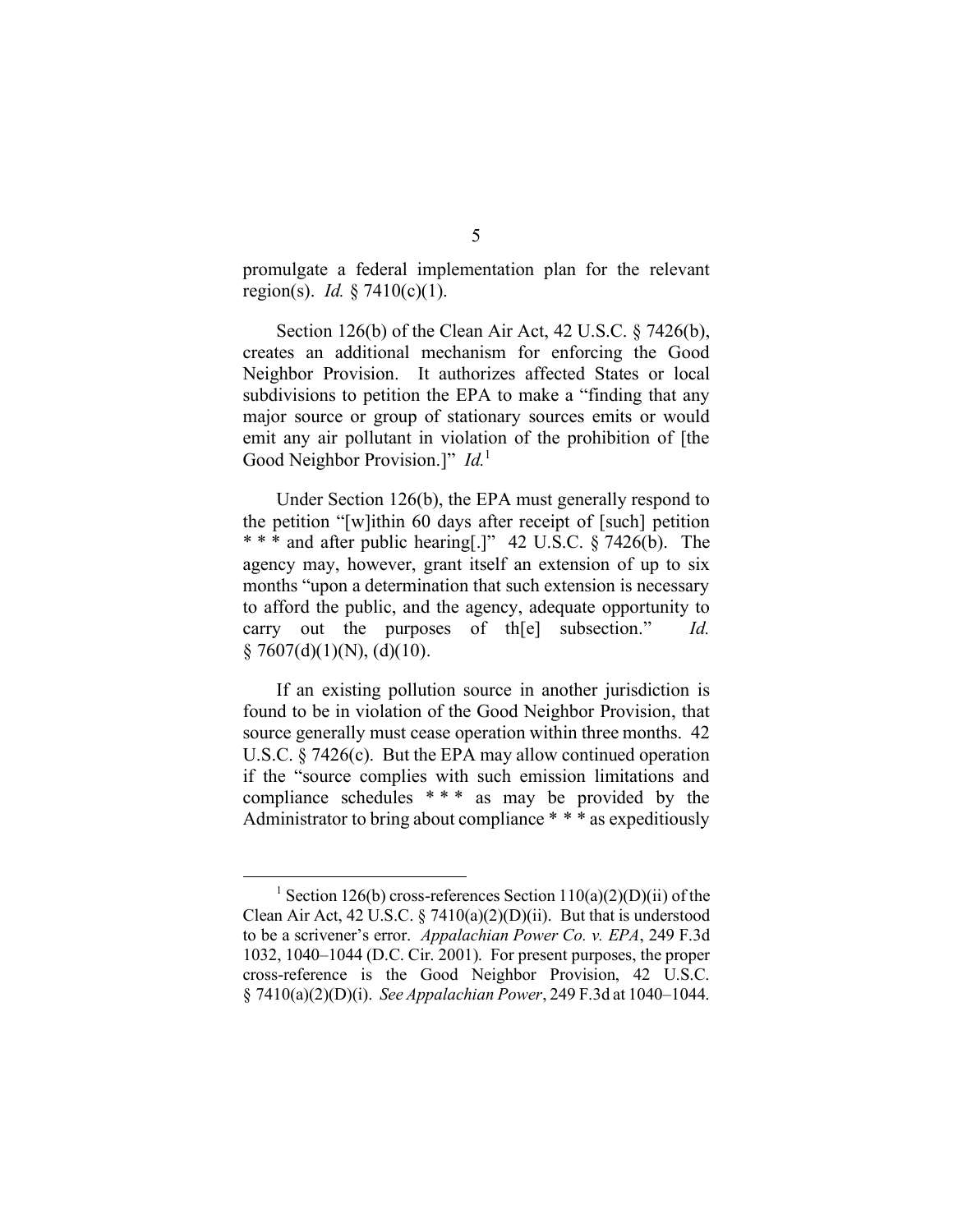as practicable, but in no case later than three years after the date of such finding." *Id.*

**B**

Over time, the EPA has promulgated increasingly stringent ozone standards.<sup>2</sup> As relevant here, in 2008, the EPA lowered the acceptable ozone level, measured over eight hours, from 80 parts per billion to 75 parts per billion. 40 C.F.R. § 50.15. And in 2015, it promulgated an even more restrictive ozone standard of 70 parts per billion. *Id.* § 50.19. Both the 2008 NAAQS and the more stringent 2015 NAAQS remain in effect with differing deadlines for compliance.

Depending on the degree of nonattainment, the Clean Air Act provides a deadline by which each air quality control region must achieve compliance. *See* 42 U.S.C. § 7511(a)(1), (b)(1). The more severe the noncompliance, the more time the region has to remedy the problem. *See id.* If the region fails to meet the compliance deadline, the EPA will reclassify it to a higher severity level. *See id.* § 7511(b)(2). That, in turn, automatically extends the deadline for compliance to the attainment date for that higher level.

As relevant here, areas in "serious" nonattainment of the 2008 NAAQS have a statutory attainment deadline of 2021. *See* Determination of Attainment and Reclassification for 2008 Ozone NAAQS, 84 Fed. Reg. 44,238, 44,244 (Aug. 23, 2019). Areas in "moderate" nonattainment of the 2015 NAAQS have

<sup>2</sup> *See, e.g.*, 44 Fed. Reg. 8202, 8217 (Feb. 8, 1979) (setting the primary ozone standard at 120 parts per billion); 62 Fed. Reg. 38,856, 38,885 (July 18, 1997) (at 80 parts per billion); 73 Fed. Reg. 16,436, 16,483 (March 27, 2008) (at 75 parts per billion); 80 Fed. Reg. 65,292, 65,362 (Oct. 26, 2015) (at 70 parts per billion).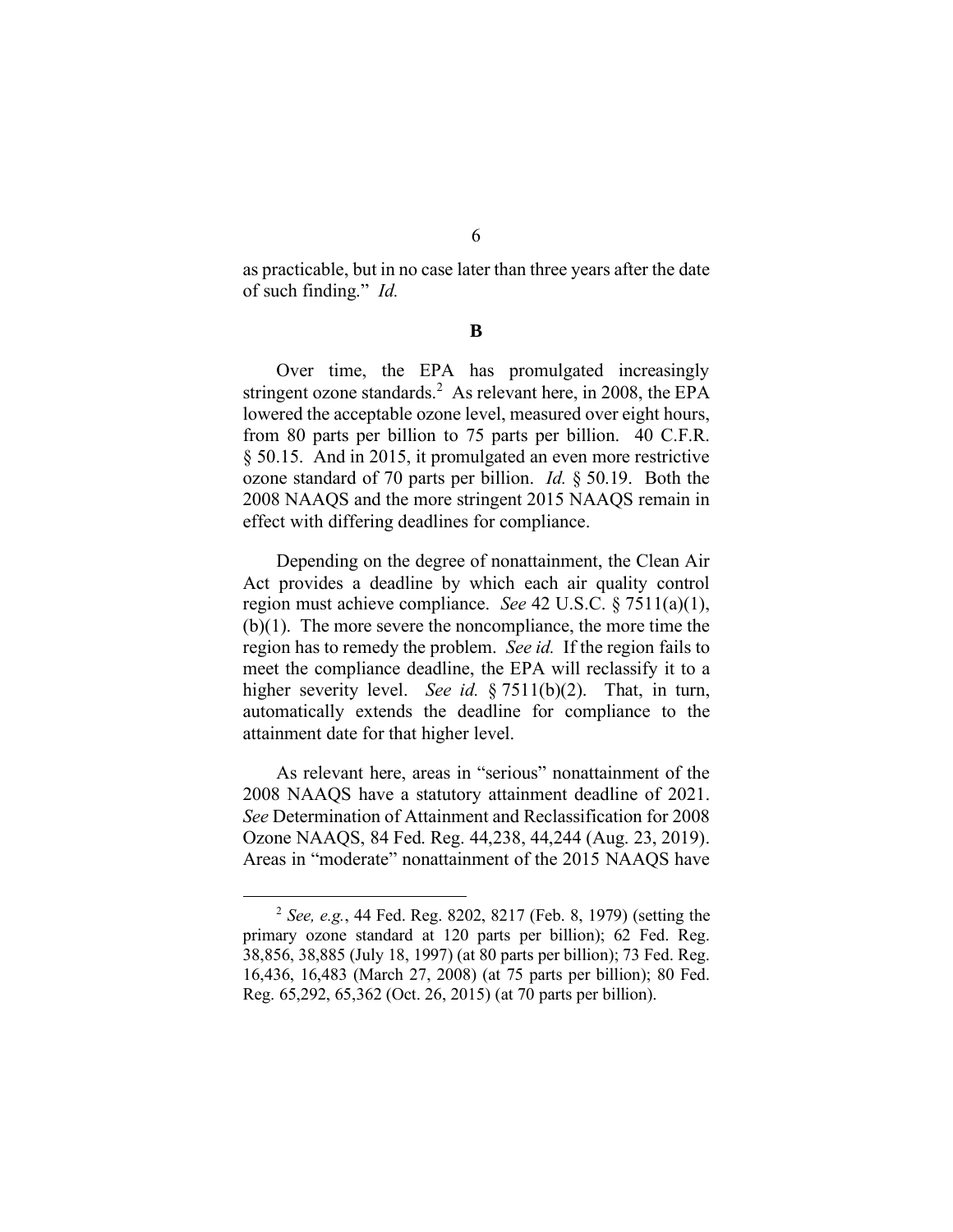a 2024 deadline for compliance. Response to Section 126(b) Petition from New York, 84 Fed. Reg. 56,058, 56,072 n.48 (Oct. 18, 2019).

**C**

The New York-Northern New Jersey-Long Island, New York-New Jersey-Connecticut Area ("New York Metropolitan Area" or "Area") is a multistate air quality control region. It is currently in "serious" nonattainment of the 2008 ozone NAAQS, having twice failed to meet previously applicable statutory deadlines for attainment. *See* Determination of Attainment and Reclassification for 2008 Ozone NAAQS, 84 Fed. Reg. at 44,238, 44,244 (reclassifying seven areas, including the New York Metropolitan Area, to serious nonattainment); *see also id.* at 44,243 tbl.2. The reclassification to serious nonattainment triggered a July 2021 attainment deadline. *Id.* at 44,244.

The Area is also in "moderate" nonattainment of the 2015 NAAQS, with a 2024 deadline for attainment. Additional Air Quality Designations for 2015 Ozone NAAQS, 83 Fed. Reg. 25,776, 25,821 (June 4, 2018); *see* 84 Fed. Reg. at 56,072 n.48.

In March 2018, New York filed a Section 126(b) petition ("Petition") that asked the EPA to find that approximately 350 sources of nitrogen oxides in nine States were contributing significantly to nonattainment in the New York Metropolitan Area under the 2008 and 2015 NAAQS. J.A. 58, 60, 76.<sup>3</sup> The

<sup>&</sup>lt;sup>3</sup> The Petition also alleged that these out-of-state sources were interfering with attainment in Chautauqua County, New York. J.A. 60. New York's and the Intervenor Environmental Associations' arguments before this court focus exclusively on the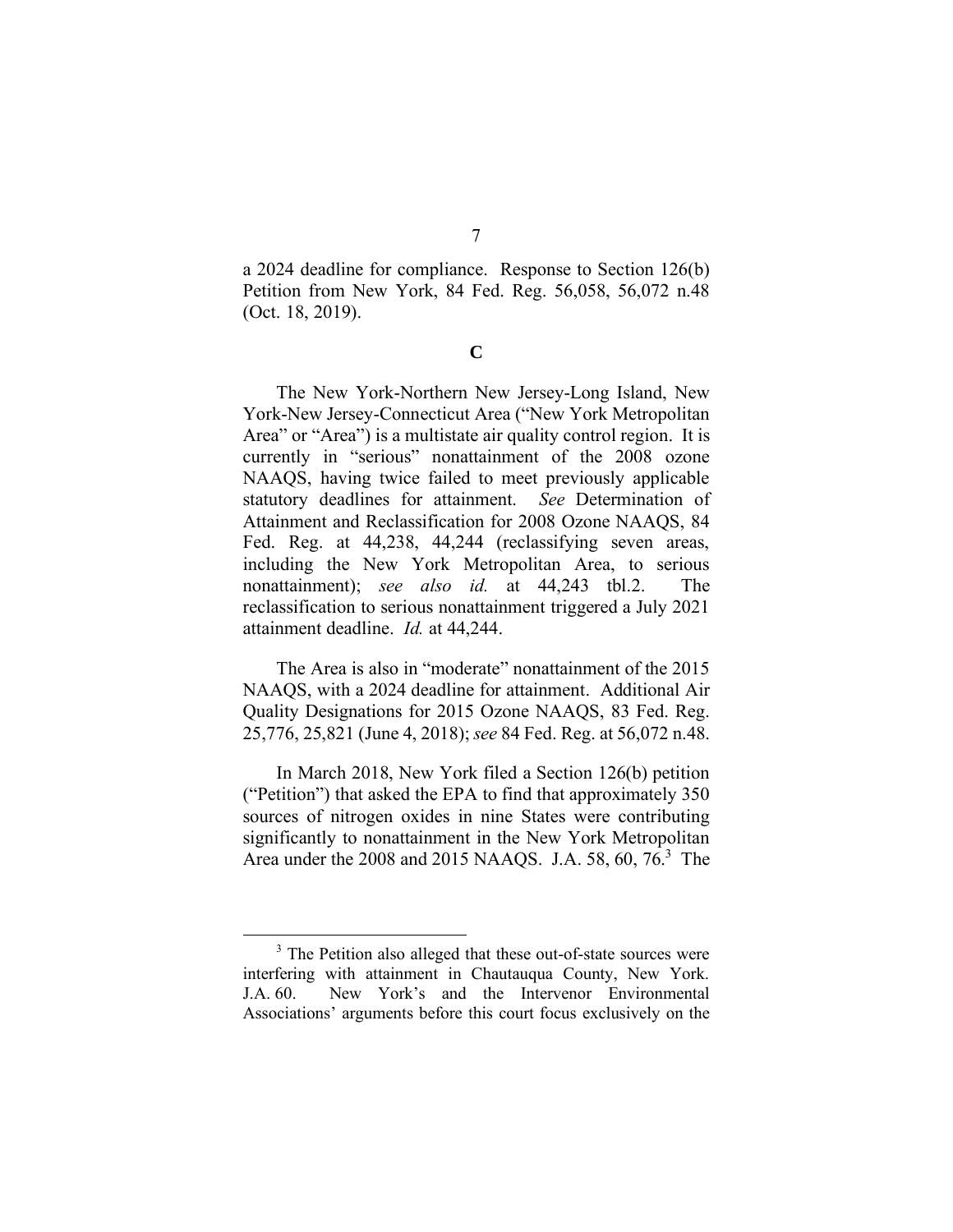Petition pointed to Illinois, Indiana, Kentucky, Maryland, Michigan, Ohio, Pennsylvania, Virginia, and West Virginia as the sources of infiltrating ozone pollution. J.A. 60. New York's modeling projected that the nine States would contribute at least one percent of the 2008 NAAQS (that is, at least 0.75 parts per billion) to at least one nonattaining ozone monitor in the New York Metropolitan Area. J.A. 60, 69. Within those nine States, the Petition focused the need for regulation on facilities that emit at least 400 tons of nitrogen oxides per year. *See* J.A. 60, 68, 76.<sup>4</sup>

Rather than resolving the Petition within the 60-day statutory deadline, 42 U.S.C. § 7426(b), the EPA granted itself a six-month extension of time. Extension of Deadline, 83 Fed. Reg. 21,909, 21,910–21,912 (May 11, 2018); *see also* 42 U.S.C.  $\S$  7607(d)(1)(N), (d)(10) (authorizing the EPA to grant itself an extension under certain circumstances).

When the EPA missed that extended deadline, New York filed suit to compel a decision. The United States District Court for the Southern District of New York ordered the EPA to grant or deny the Petition by September 2019. *See New York* 

New York Metropolitan Area. So we do not address the EPA's findings with respect to Chautauqua County.

<sup>&</sup>lt;sup>4</sup> New Jersey, like the nine listed States, was projected to contribute at least 0.75 parts per billion to ozone levels in the New York Metropolitan Area. J.A. 69. The Petition nevertheless did not list New Jersey as a potential violator because New York's modeling indicated that the 400-ton-per-year sources in New Jersey did "not significantly contribute to any nonattainment or maintenance monitors." J.A. 71.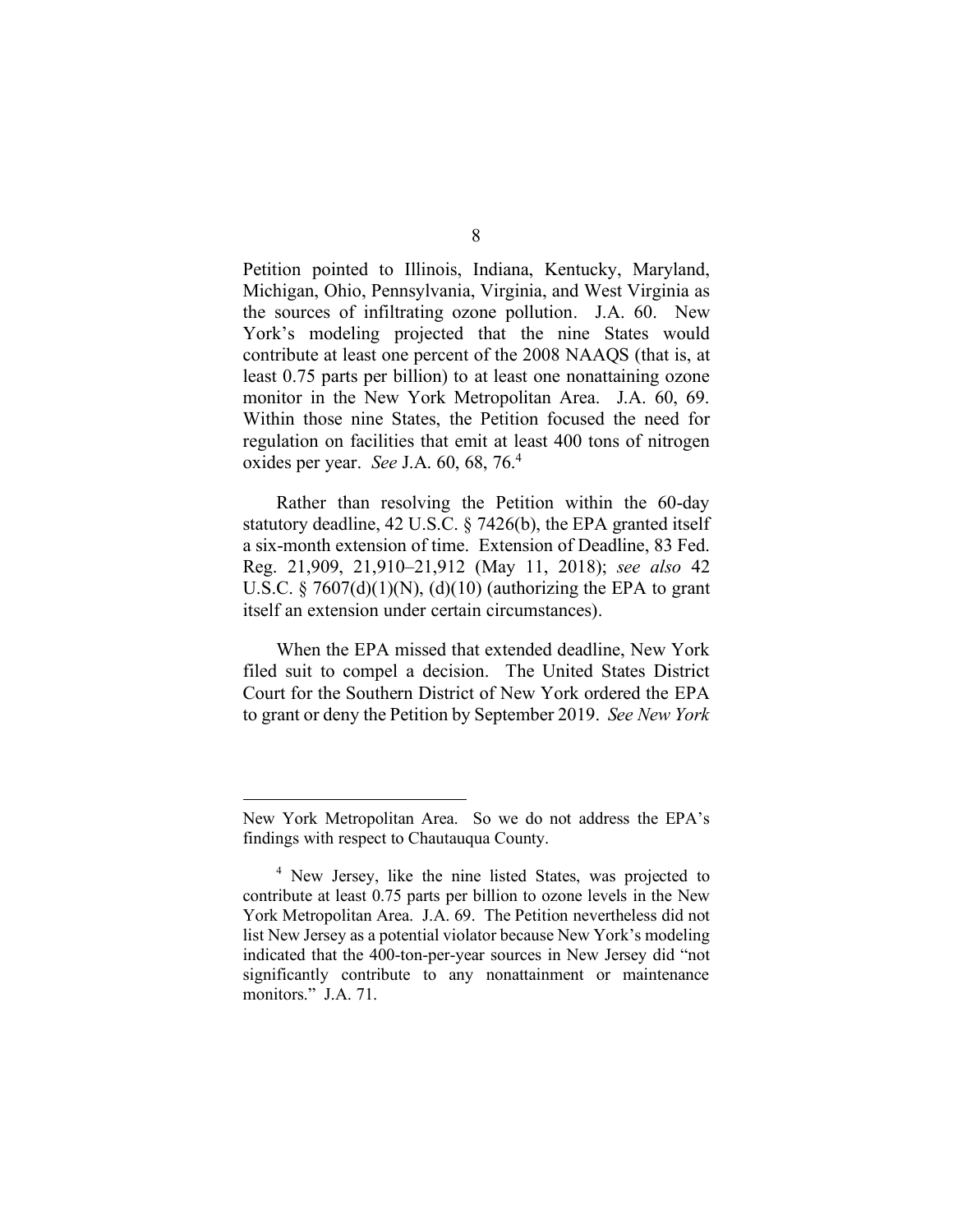*v. Wheeler*, No. 19-CV-3287, 2019 WL 3337996, at \*2 (S.D.N.Y. July 25, 2019).

After undertaking notice and comment procedures and conducting a public hearing, the EPA issued a final decision denying the Petition on September 20, 2019. 84 Fed. Reg. at 56,093. The decision was published in the Federal Register the next month. *Id.*

In evaluating the Petition, the EPA applied a four-step framework derived from prior rulemakings on the interstate transport of ozone. 84 Fed. Reg. at 56,058, 56,062–56,063. Those steps are: (1) identifying downwind areas that have trouble attaining or maintaining the NAAQS; (2) determining which upwind States' emissions are "linked" to downwind air quality problems; (3) ascertaining which of those linked States' upwind sources "significantly contribute" to nonattainment or interfere with maintenance of the NAAQS in a downwind area; and (4) implementing emission reductions/budgets within the upwind States. *Id.* at 56,062.

The EPA imposed the burden of satisfying each of those steps on New York as the Section 126(b) petitioner. *See* 84 Fed. Reg. at 56,069–56,070. The EPA also construed Section 126(b) as allowing States to challenge interstate transport of pollution only when it impacted downwind receptors "within their geographical borders," even if the upwind pollutants impede attainment in the air quality region of which the State is a part. *Id.* at 56,080; *see also id.* at 56,081 & n.70.

With respect to Step 1 of the four-part framework, the EPA found an air quality problem in the New York Metropolitan Area under the 2015 NAAQS. 84 Fed. Reg. at 56,080–56,081. But it found no such attainment problem under the 2008 NAAQS. *Id.* The EPA reached that conclusion by treating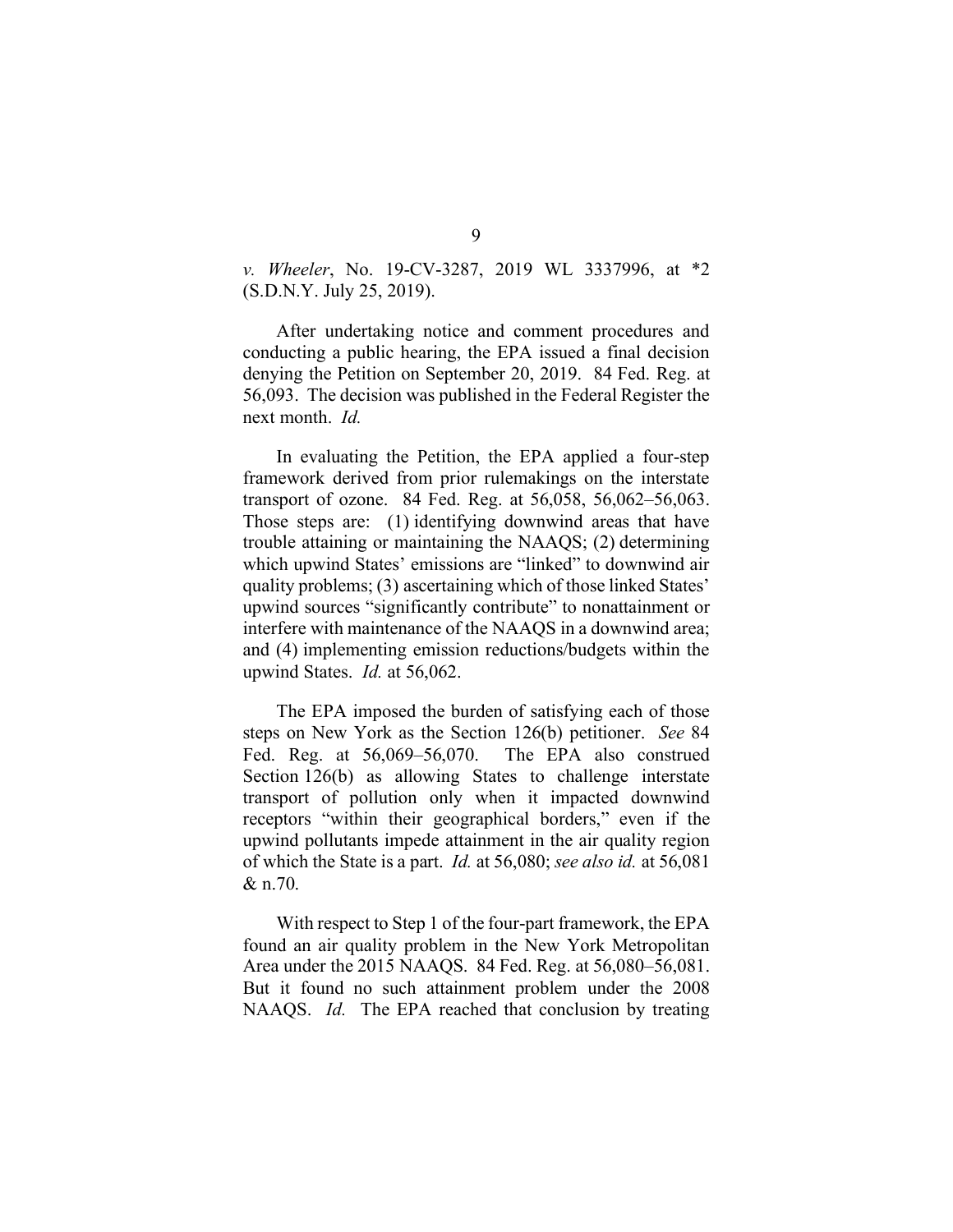2023 as the relevant year for evaluating the existence of an air quality problem under the 2008 NAAQS. *Id.*; *see also id.* at 56,074 ("The EPA disagrees that it is inappropriate to rely on the 2023 modeling because it does not align with a particular attainment date."). On that basis, the EPA denied the portion of the Petition seeking to enforce the 2008 NAAQS. Rather than project air quality in 2021—the year by which attainment was legally required—the EPA found that "New York has not demonstrated that there will be a nonattainment or maintenance problem" in 2023. The EPA's own analysis also projected no air quality problems under the 2008 ozone NAAQS by 2023. *Id.* at 56,080–56,081.

The EPA agreed with New York, though, that the New York Metropolitan Area would likely be in nonattainment of the 2015 NAAQS in 2023. *See* 84 Fed. Reg. at 56,080–56,081.

At Step 2, the EPA "assum[ed], without deciding" that the emissions in the nine States identified in the Petition were "linked" to air quality problems in the New York Metropolitan Area. 84 Fed. Reg. at 56,082.

At Step 3, the EPA denied the Petition in full based on New York's failure to carry its assigned burden of establishing significant contributions from upwind sources under either the 2008 or 2015 NAAQS. In particular, the EPA decided that the Petition's "assessment of whether the sources" could be "further controlled through implementation of cost-effective controls [was] insufficient[.]" 84 Fed. Reg. at 56,059; *see also id.* at 56,088–56,089.

The EPA reasoned that New York could have met its evidentiary burden of demonstrating the availability of costeffective controls by producing "one or more of the following" analyses: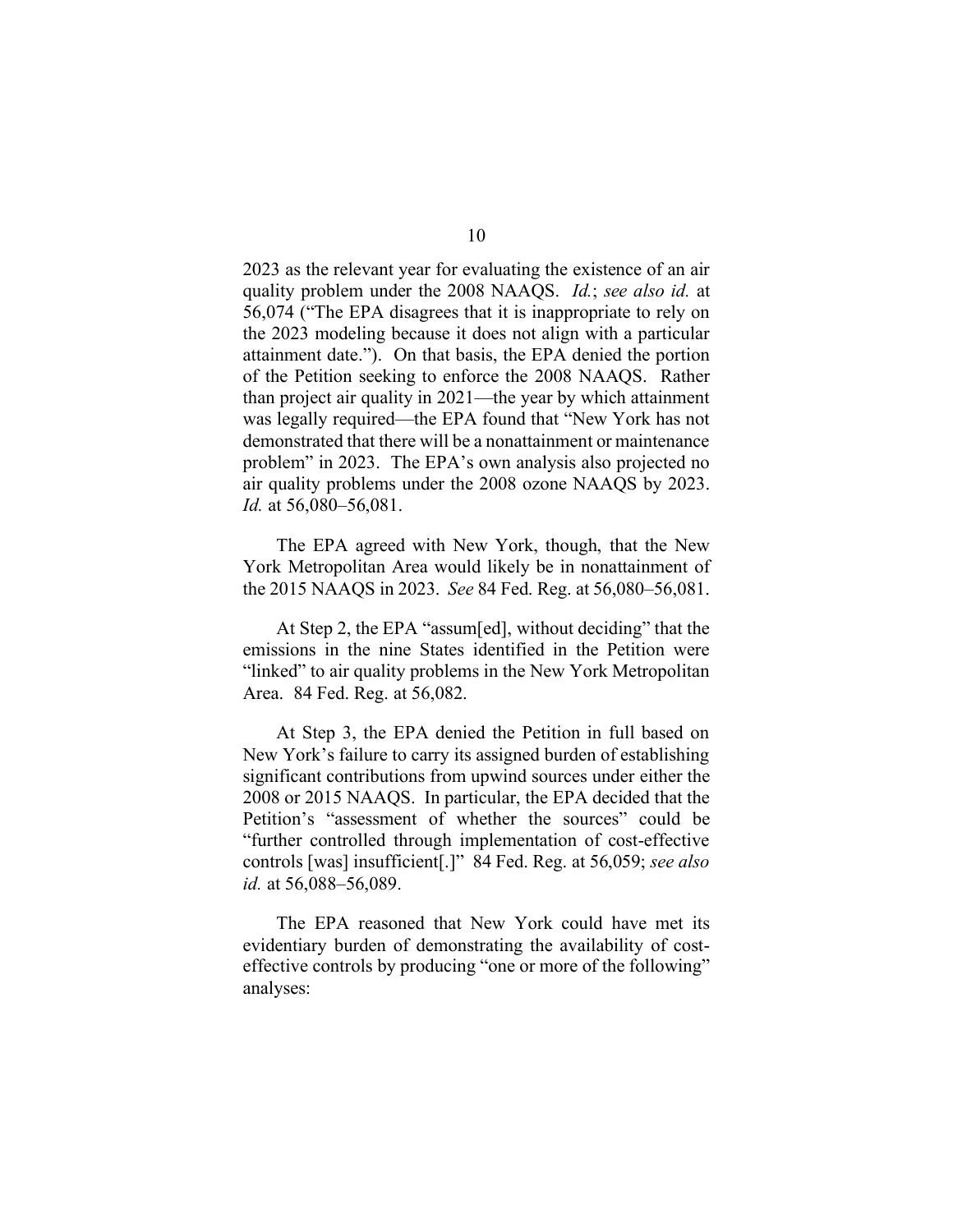(i) Verifying that the named sources whose emissions are those from the most recent emissions inventory continue to emit [nitrogen oxides] at the same rate or continue to operate; (ii) describing or quantifying potentially available emissions reductions from the named sources (*i.e.*, the control technologies/techniques and the costs of those control technologies/techniques); (iii) describing the downwind air quality impacts of controlling the named sources relative to other sources; or (iv) providing information on the relative cost of the available emissions reductions and whether they are less expensive than other reductions from other sources.

#### 84 Fed. Reg. at 56,088–56,089.

The EPA then added that it could "[]not determine whether it would be appropriate to regulate any of the hundreds of" named sources unless they were all "compared to one another or \* \* \* compared to other, unnamed sources in the same upwind states or in other states." 84 Fed. Reg. at 56,090. In the EPA's view, this comparison must involve

identifying the current operating status of each named facility, the magnitude of emissions from each emitting unit within each named facility, the existing controls on each of these emissions units, additional control options on each emissions unit, the cost of each potential control option, the emissions reductions potential resulting from the installation of controls, and potential air quality impacts of emissions reductions.

## 11

*Id.*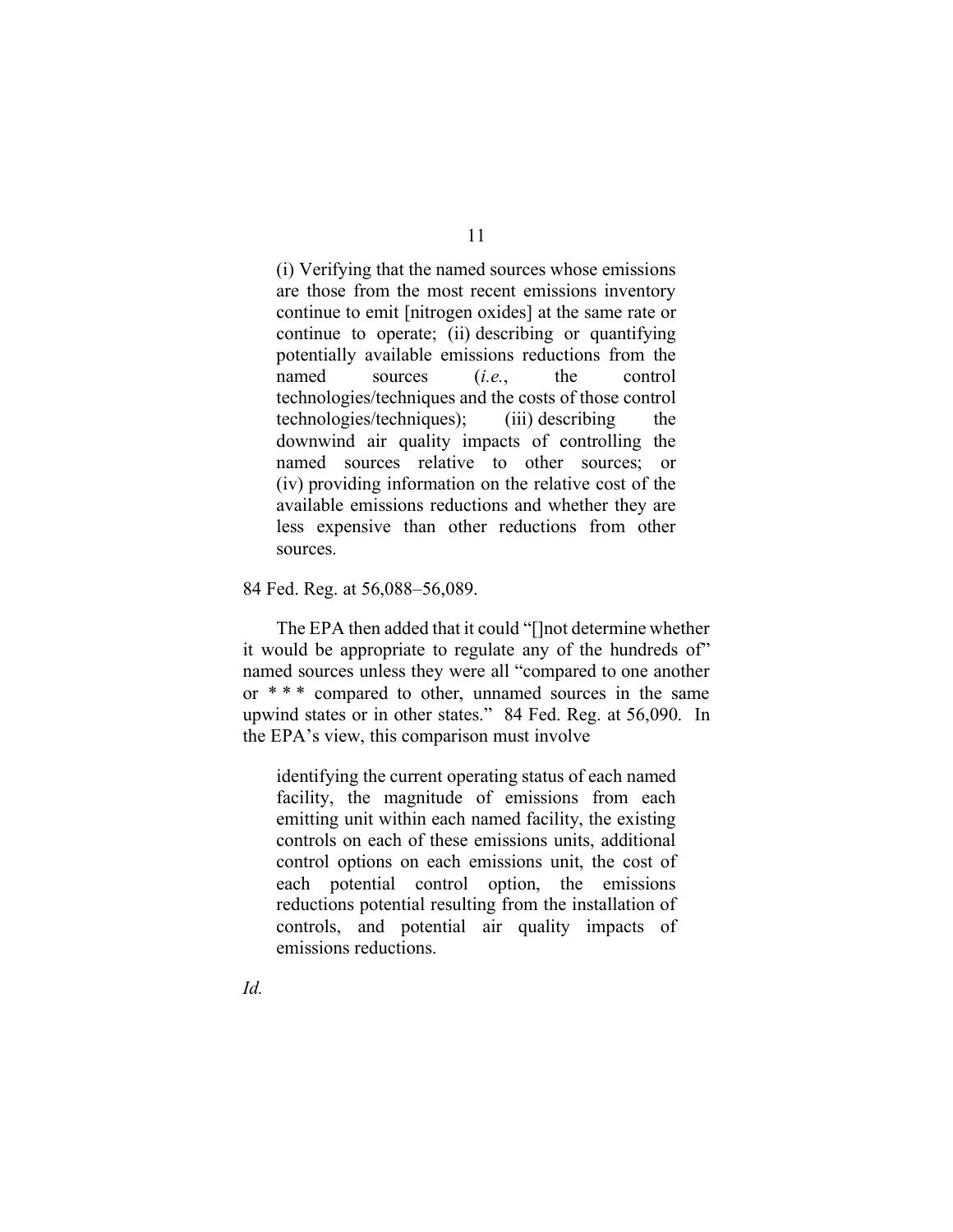In addition to finding that New York failed to carry its burden with respect to Step 3, the EPA concluded that a prior Cross-State Air Pollution Rule Update, which we shall refer to as the 2008 Update Rule, had fully addressed any Good Neighbor Provision violations arising in the nine named States. 84 Fed. Reg. at 56,089 ("[T]he EPA has now determined \* \* \* that the emissions reductions required under the  $***$  [2008] Update [Rule] fully address the good neighbor requirements with respect to the 2008 ozone NAAQS for all the States named in the [P]etition."); *see* Cross-State Air Pollution Rule Update for the 2008 Ozone NAAQS, 81 Fed. Reg. 74,504 (Oct. 26,

The State of New York, the State of New Jersey, and the City of New York petitioned this court for review. Three environmental organizations intervened in support of the petitioning States. 5 Several parties (collectively, "Industry Intervenors") separately intervened in support of the EPA.<sup>6</sup> On December 20, 2019, this court granted expedited review.

2016).

## **II**

This court has jurisdiction under Section 307(b)(1) of the Clean Air Act. *See* 42 U.S.C. § 7607(b)(1); *see also Sierra Club v. EPA*, 955 F.3d 56, 61 (D.C. Cir. 2020).

<sup>&</sup>lt;sup>5</sup> The intervening environmental organizations are Adirondack Counsel, Environmental Defense Fund, and Sierra Club.

 $6$  The Industry Intervenors are: Midwest Ozone Group, the Air Stewardship Coalition, GenOn Holdings, LLC, the National Association of Manufacturers, and the Chamber of Commerce of the United States of America.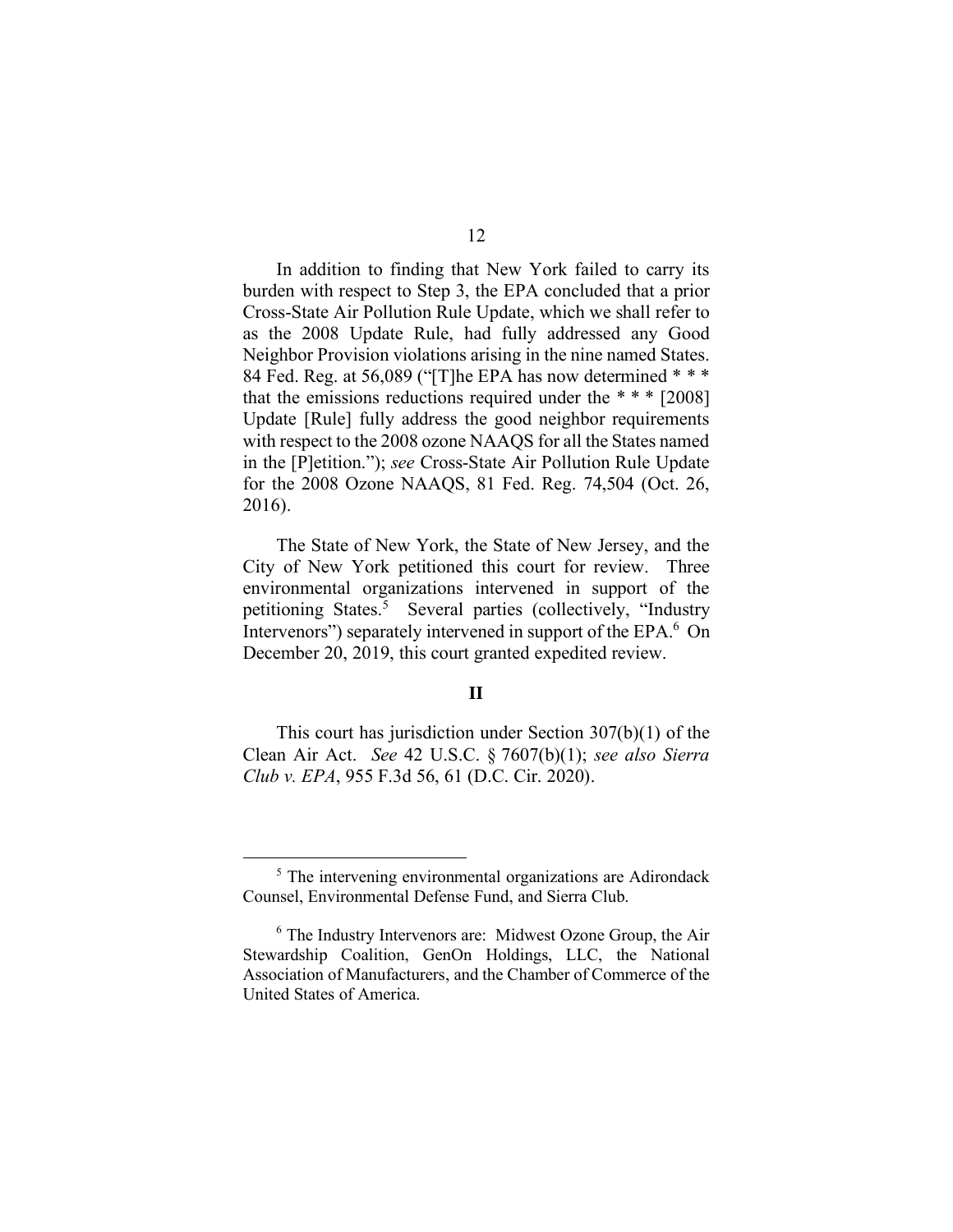We may set aside the EPA's decision under Section 126 if it is "arbitrary, capricious, an abuse of discretion, or otherwise not in accordance with law." 42 U.S.C.  $\S 7607(d)(1)(N)$ , (d)(9); *see also Maryland*, slip op. at 18 ("[W]e apply the same standard of review under the Clean Air Act as we do under the Administrative Procedure Act.") (quoting *Allied Local & Reg'l Mfrs. Caucus v. EPA*, 215 F.3d 61, 68 (D.C. Cir. 2000)).

#### **III**

The EPA's reasons for rejecting New York's Petition were arbitrary and capricious in two respects.

First, the EPA failed to provide a reasoned explanation for why, under Step 3 of its framework, the Petition failed to show that the named sources contributed significantly to downwind nonattainment. The EPA's test, at best, was a moving target and, at worst, demanded likely unattainable standards of proof.

Second, binding circuit precedent flatly rejects the two grounds on which the EPA relied in deciding, under Step 1, that the New York Metropolitan Area did not have a cognizable air quality problem under the 2008 NAAQS.

## **A**

The EPA denied the Petition in full, as to compliance with both the 2008 and 2015 NAAQS, under Step 3. Specifically, the EPA pointed to perceived inadequacies in New York's evidence that cost-effective emission reductions could be imposed at the sources of the offending contamination. 84 Fed. Reg. at 56,059, 56,088–56,089.

The central problem is that the standard by which the EPA deemed New York's cost-effectiveness showing to be insufficient is impossible to discern because the explanation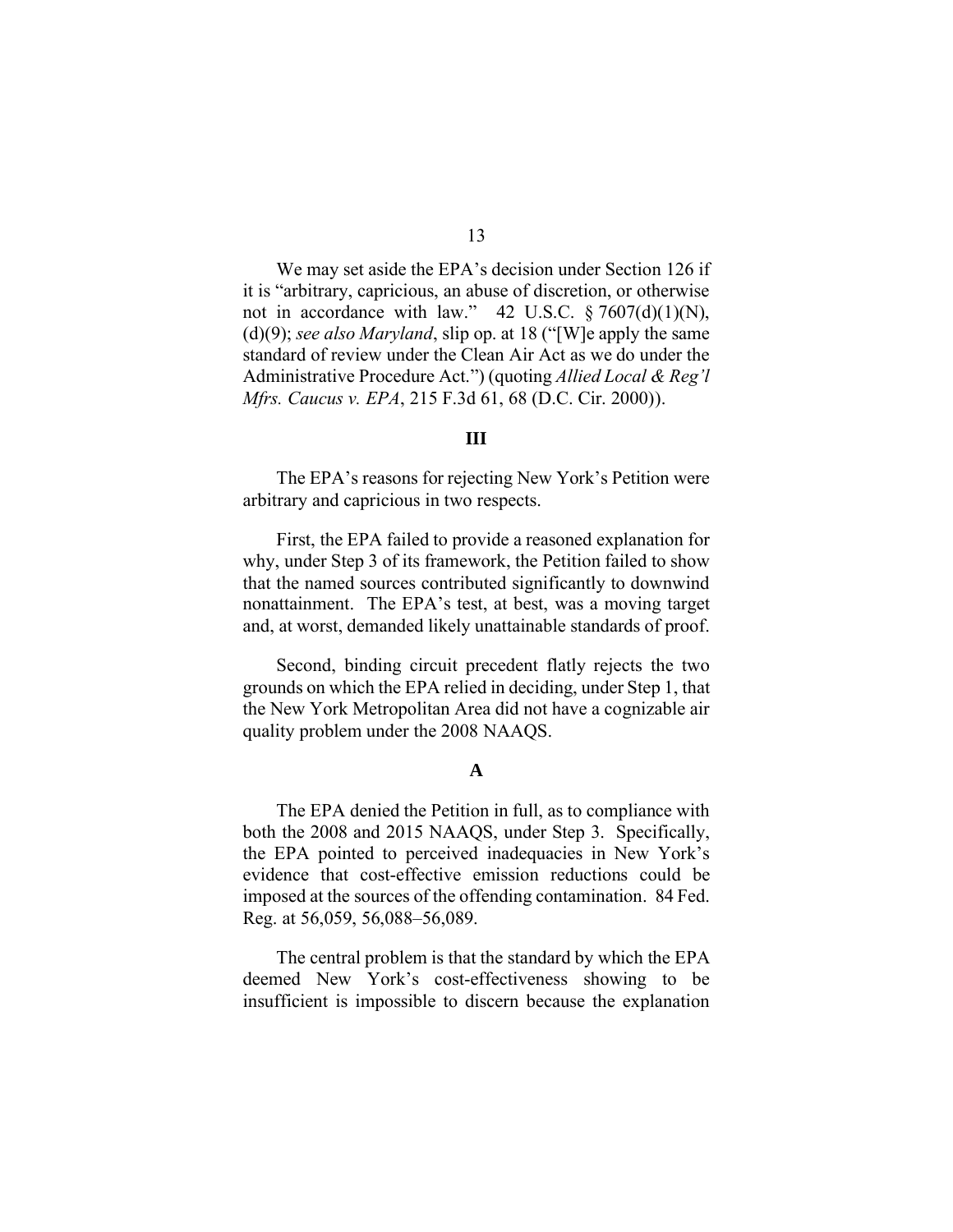kept shifting. And if the standard truly means what the EPA's decision at times says, it would be nigh impossible to meet.

*First*, the EPA's decision denying the Petition said that New York could have carried its burden by undertaking "one or more of" four possible analyses. 84 Fed. Reg. at 56,088– 56,089. By way of reminder, those were:(i) "[v]erifying that the named sources \* \* \* continue to emit [nitrogen oxides] at the same rate or continue to operate"; (ii) "describing or quantifying potentially available emissions reductions from the named sources"; (iii) "describing the downwind air quality impacts of controlling the named sources relative to other sources"; and (iv) evaluating "the relative cost of the available emissions reductions and whether they are less expensive than other reductions from other sources." *Id.* at 56,088–56,089.

Taking the EPA at its word, the Petition's satisfactory demonstration of any "one" of those prongs should have sufficed. 84 Fed. Reg. at 56,088.

Yet the EPA denied the Petition without any reasoned explanation as to how New York failed to satisfy the first of the four analyses, in particular with respect to sources that are electric generating units, or "EGUs." J.A. 76 ("Appendix B includes average emission rates by EGU facility for the 2014 to 2016 period (these data are unavailable for non-EGUs)[.]"); *see also* J.A. 90–92 (listing EGU emission rates). The agency's decision never offered a coherent explanation for why it nonetheless rejected the Petition in full at Step 3. It simply went on to discuss more potential hurdles for New York's Petition to clear. 84 Fed. Reg. at 56,089–56,090.

At oral argument, the agency could not say whether New York had satisfied the first of the four listed analyses. Counsel simply said it was "questionable" whether the first analytical option had been met. Oral Arg. Tr. 41:22–24. But the EPA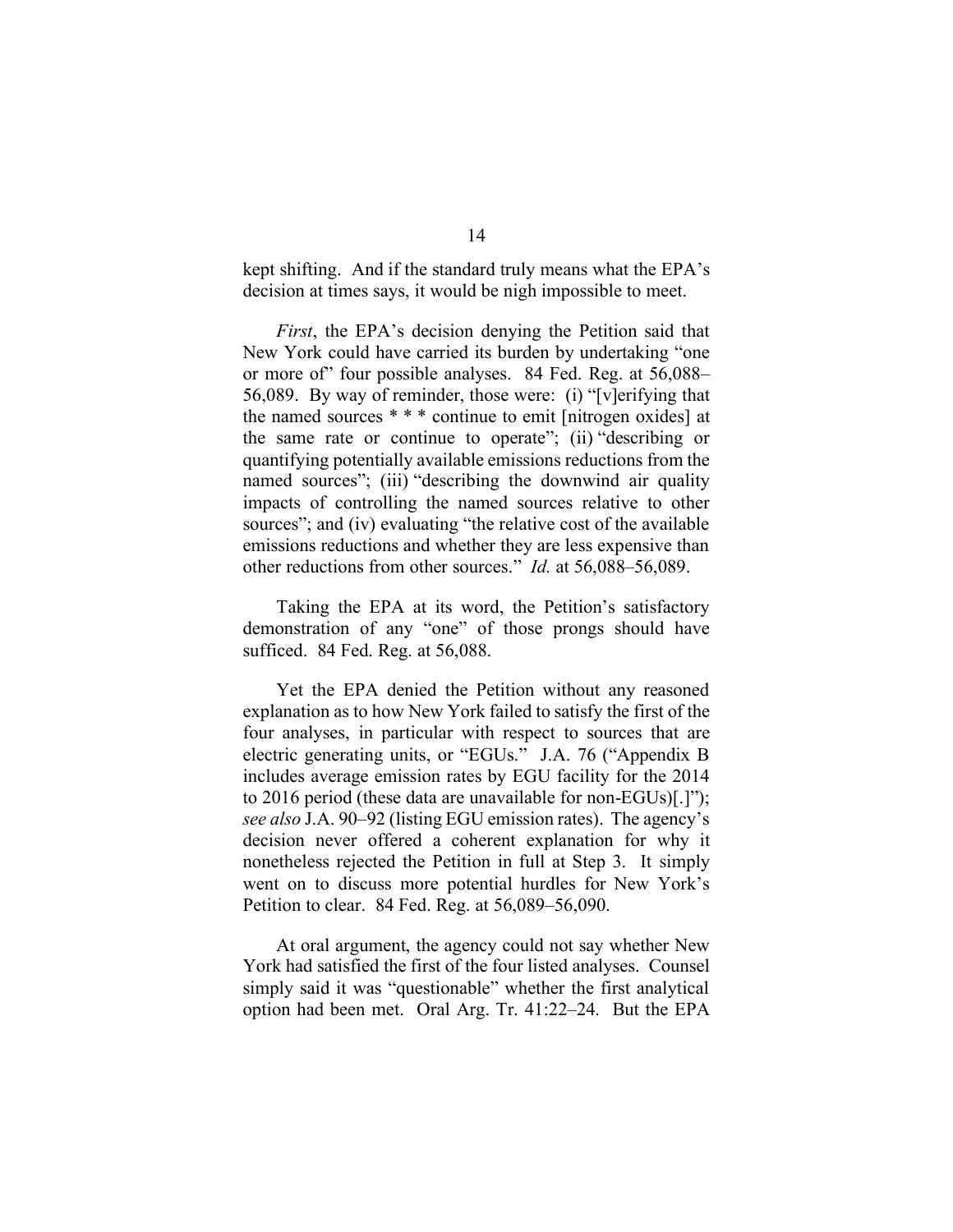cannot sensibly reject a petition on the ground that it has not yet figured out if the information provided is sufficient.

Perhaps recognizing the problem, the EPA sidestepped the issue by claiming that the four analyses proposed by the agency are not "a specific test," and instead simply "lay[] out the categories of things [the agency] is looking for." Oral Arg. Tr. 42:9–11; *see also id.* at 44:5–11. So, we are told, when the EPA said "one or more" in its decision, it actually meant more than one but maybe not all. *Id.* at 44:10–12.

We are at a loss. Nowhere does the decision explain which of these four analyses are necessary or sufficient. Instead, the EPA faulted New York for failing to provide "this or any such similar analyses[.]" 84 Fed. Reg. at 56,089. But the decision never explains what "this" analysis is or why the Petition did not meet it. Nor did it shed light on what "similar analysis" would suffice. The EPA's decision just left the court and future Section 126(b) petitioners to guess at the agency's meaning. The reasoned agency decisionmaking that the Clean Air Act demands, 42 U.S.C. § 7607(d)(1)(N), (d)(9), does not allow the EPA to keep moving the finish line.

*Second*, the EPA's decision sent contradictory messages about whether, or to what extent, New York had to produce a global comparative analysis of potential emission reductions at listed and unnamed sources within each of the nine States.

The EPA lists "describing the downwind air quality impacts of controlling the named sources *relative to other sources*" as one of the four analyses that would have allowed New York to meet its burden of proof. 84 Fed. Reg. at 56,089 (emphasis added). The EPA then explained that it "cannot determine whether it would be appropriate to regulate any of the hundreds of" named sources unless those sources are first "compared to one another or \* \* \* compared to other, unnamed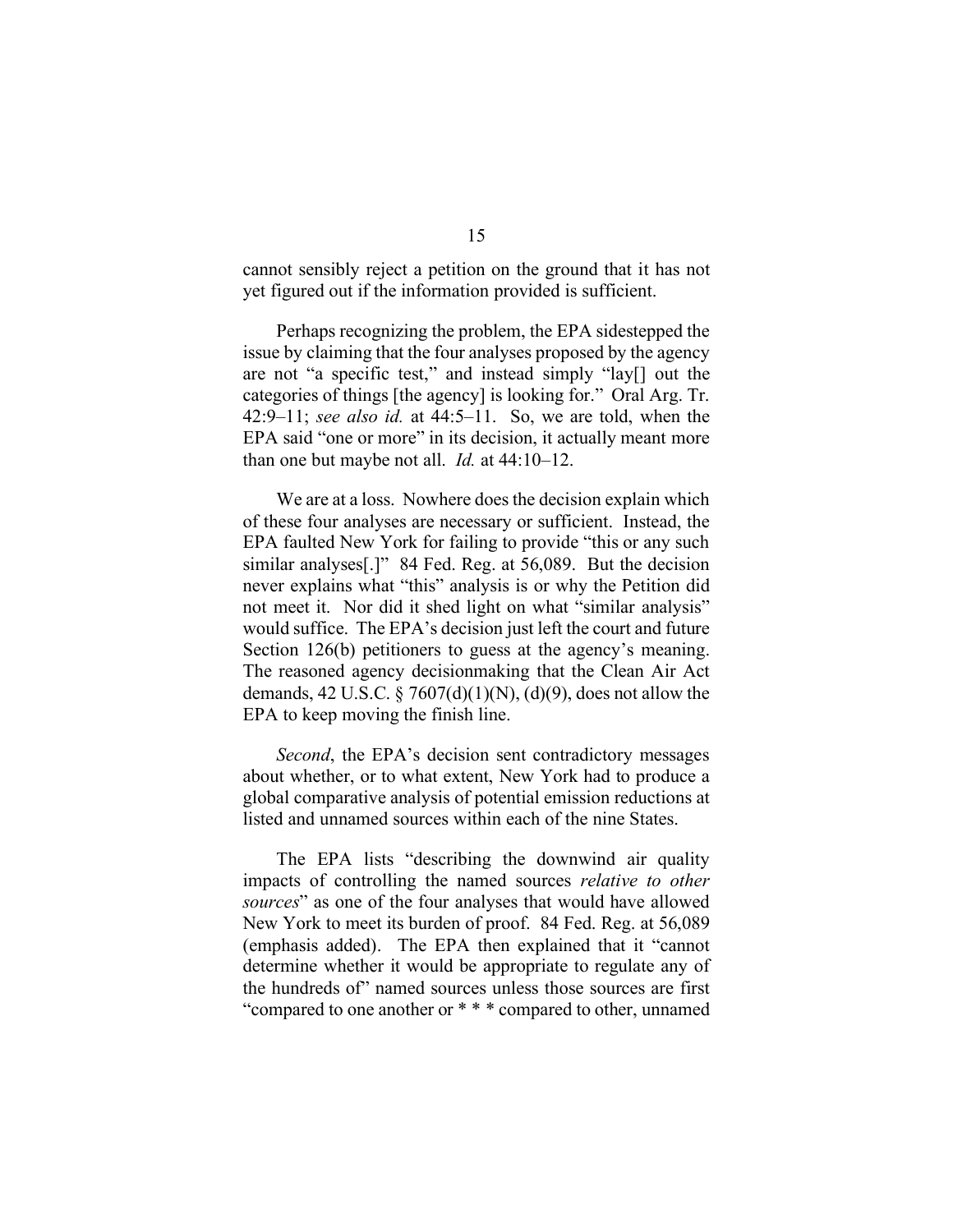sources in the same upwind states or in other states." *Id.* at 56,090. This suggests that a comprehensive comparative analysis of *all* sources—named and unnamed—within each designated State is strictly required.

In response to commenters' concerns that such a universal source comparison requirement was unworkable, the EPA stated that such "[a]pportioning" of "responsibility for emissions reductions across many sources in many states is a *key outcome* of applying the four-step interstate transport framework  $***$  under step 3[.]" 84 Fed. Reg. at 56,089– 56,090 (emphasis added). The EPA then elaborated that the critical "source comparison necessarily involves" the petitioning State

identifying the current operating status of each named facility, the magnitude of emissions from each emitting unit within each named facility, the existing controls on each of these emissions units, additional control options on each emissions unit, the cost of each potential control option, the emissions reductions potential resulting from the installation of controls, and potential air quality impacts of emissions reductions.

#### *Id.* at 56,090.

The EPA concluded that, without such detailed comparative information about individual sources' technological and operational capabilities, the agency "cannot determine whether the sources named in the [Petition] have available or cost-effective emissions reductions either as compared to one another *or as compared to other, unnamed sources in the same upwind states or in other states*." 84 Fed. Reg. at 56,090 (emphasis added). Without that broad swath of comparative data, the decision said, the "EPA cannot determine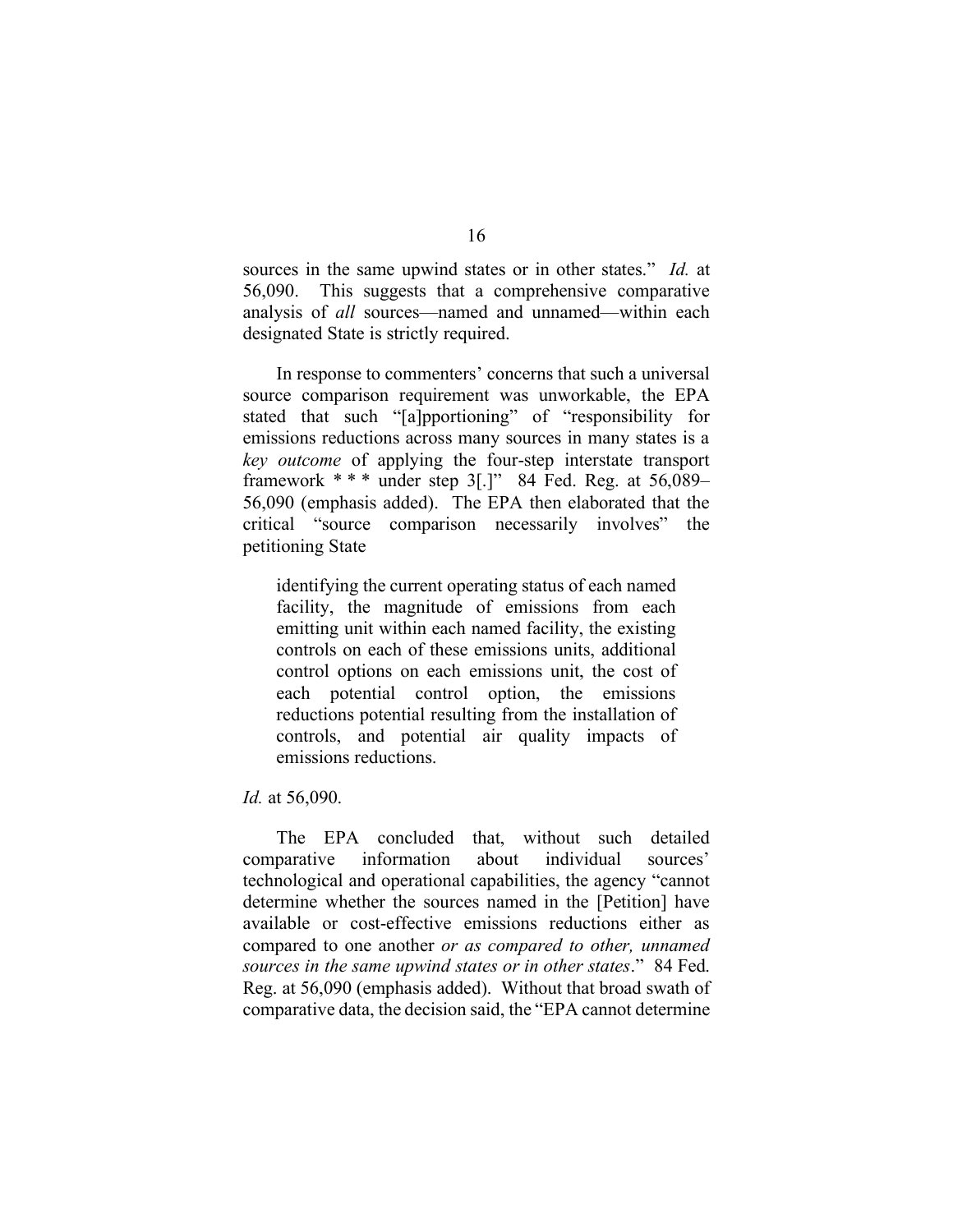whether it would be appropriate to regulate any" of the sources identified in New York's Petition. *Id.*

But, despite comments flagging the concern, 84 Fed. Reg. at 56,089, the EPA left entirely unexplained how States are supposed to obtain the required detailed and technically particularized internal information from some unknown number of unnamed and unidentified sources. On top of the crushing breadth of the demand for information from unnamed sources across each State, the EPA directed that the analysis must "necessarily" identify each individual source's "magnitude of emissions from *each emitting unit within each named facility*," as well as "the existing controls [and] additional control options" for each unit, and "the emissions reductions potential resulting from the installation of controls" on each unit. *Id.* at 56,090.

Those analyses—especially determining the emission reductions that would result from installing a particular control technology on each emitting unit—would require detailed and intricate inside knowledge of each facility's equipment and operations. Such information is frequently not publicly available, especially for non-EGUs. *See* Oral Arg. Tr. 34:13– 17, 59:5–9. Nor did the EPA explain why sources charged with polluting would hand such information out at the asking.

At oral argument, the EPA backed away from the plain language of its decision, insisting that "[i]t is not EPA's position that a petitioning state would have to do a comparative analysis." Oral Arg. Tr. 46:6–8. Rather, the EPA

<sup>7</sup> *But see* 84 Fed. Reg. at 56,088–56,089 (EPA directing New York to conduct "one or more" of four possible analyses, including "describing the downwind air quality impacts of controlling the named sources *relative to other sources*[,]" and analyzing "the *relative cost* of the available emissions reductions and whether they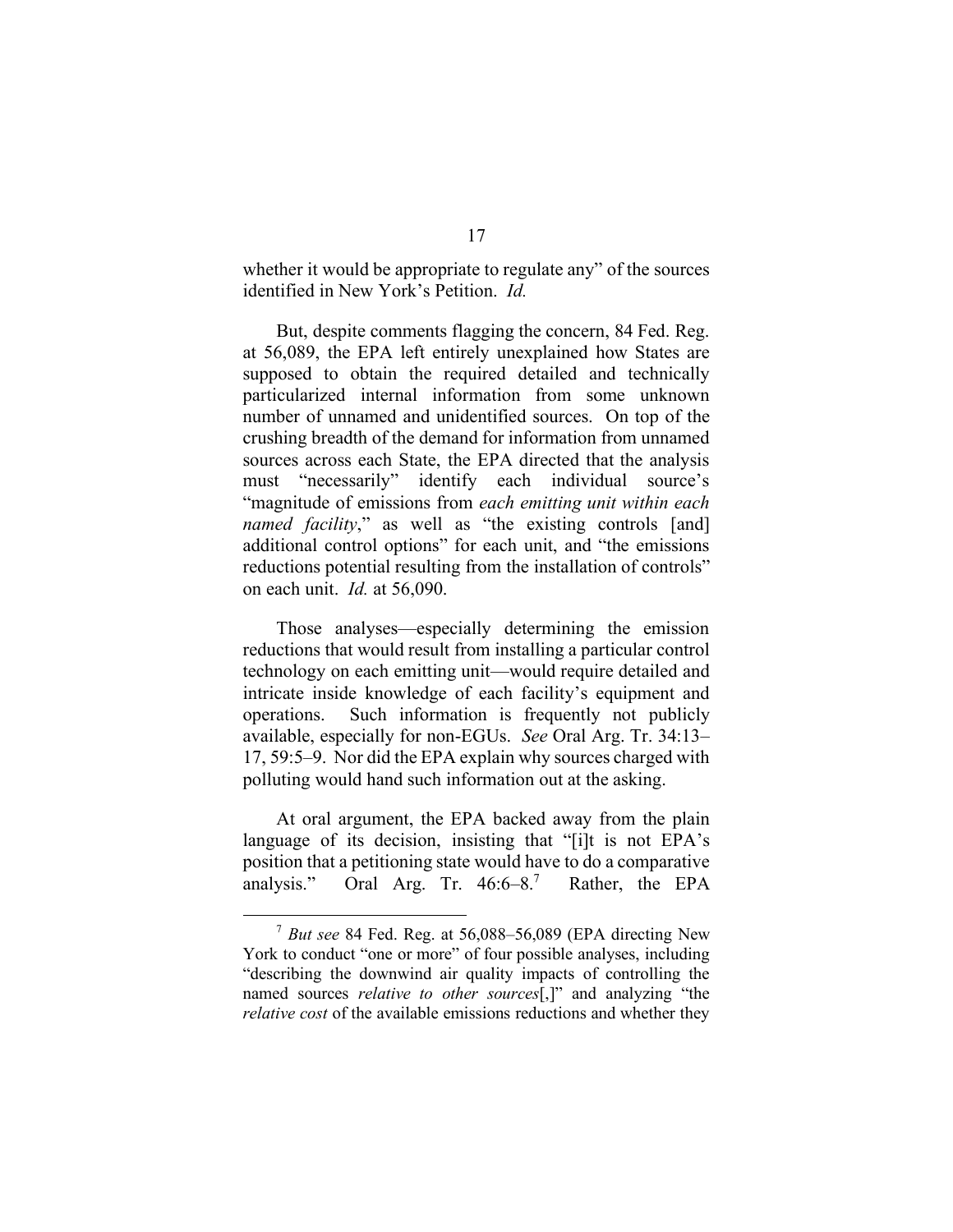characterized such a comparative analysis as simply "one way" for a petitioning State to show cost-effectiveness. *Id.* at 46:13. The EPA also insisted that the statement in its decision that States can demonstrate cost-effectiveness by "describing the downwind air quality impacts of controlling the named sources *relative to other sources*[,]" 84 Fed. Reg. at 56,089 (emphasis added), did not suggest a comparative analysis. *See* Oral Arg. Tr. 46:14–23.

This is all quite mystifying. If New York did not have to undertake the comparative analysis flagged in two of the four proposed analyses and discussed over two pages of the Federal Register, and if the EPA cannot definitively say whether New York has satisfied "one or more" of the preferred analyses, 84 Fed. Reg. at 56,088, then we are left with no coherent explanation of what was missing from New York's Petition. The required analysis seems to be a constantly moving target, with the words of explanation from the agency variously meaning and not meaning what they say.

At bottom, the EPA's Delphic explanation of New York's purported failure to carry its burden of proof—and of even what that burden is—falls far short of reasoned decisionmaking. *See Environmental Defense Fund v. EPA*, 922 F.3d 446, 454 (D.C. Cir. 2019) ("An agency acts arbitrarily

are less expensive than other reductions from other sources") (emphasis added); *id.* at 56,090 (EPA stating that New York has provided insufficient information to allow it to "determine whether the sources named in the New York [P]etition have available or costeffective emissions reductions *either as compared to one another or as compared to other, unnamed sources in the same upwind states or in other states*") (emphasis added).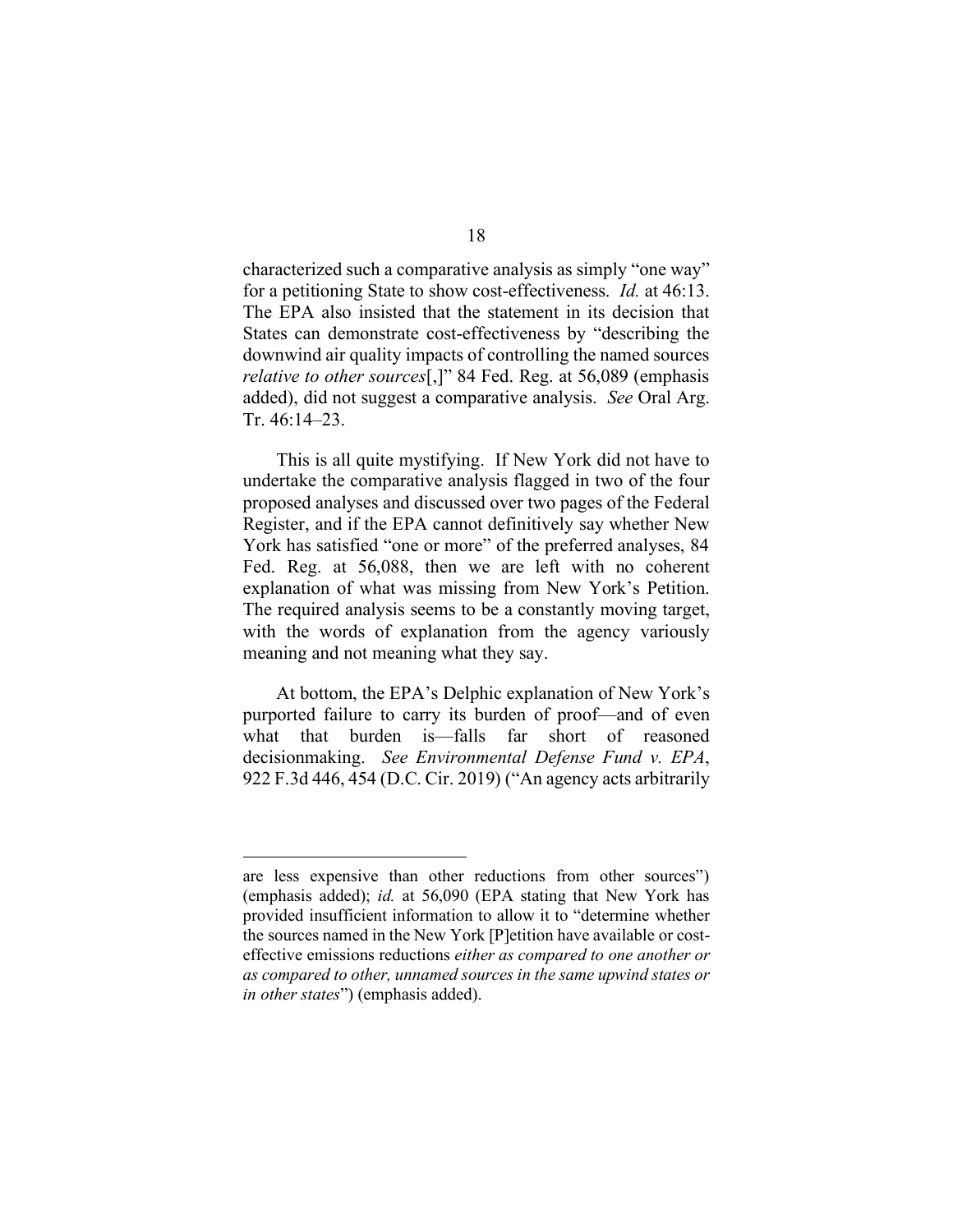and capriciously when it offers \* \* \* unreasoned justifications for a decision.").

*Third*, in addition to dismissing New York's costeffectiveness analysis as insufficient to support a Step 3 finding, the decision claims "that the emissions reductions required under the \* \* \* [2008] Update [Rule] fully address the good neighbor requirements with respect to the 2008 ozone NAAQS for all the States named in the [P]etition." 84 Fed. Reg. at 56,089. The EPA added that the electric generating unit control technologies identified by New York and by certain commenters had already been accounted for in the 2008 Update Rule's trading scheme. *Id.* at 56,092.

The EPA has abandoned the first contention—that the 2008 Update Rule fully satisfies the Good Neighbor requirements under the 2008 NAAQS. And for good reason. This court has held that the 2008 Update Rule did not satisfy any States' Good Neighbor obligations. *See New York v. EPA*, 781 F. App'x 4, 6–7 (D.C. Cir. 2019) (vacating the EPA's Determination Regarding Good Neighbor Obligations for the 2008 Ozone National Ambient Air Quality Standard, 83 Fed. Reg. 65,878 (Dec. 21, 2018)); *see also Wisconsin*, 938 F.3d at 309, 313–318 (holding that the 2008 Update Rule violated the Clean Air Act by allowing upwind States to continue contributing to downwind air quality problems "beyond the statutory deadlines by which downwind States must demonstrate their attainment").

But the EPA continues to press its second rationale—that the 2008 Update Rule's emissions trading scheme fully addressed any Good Neighbor Provision obligations associated with electric generating units. To be sure, this court's decision in *Wisconsin* upheld the reasonableness of the Update's cap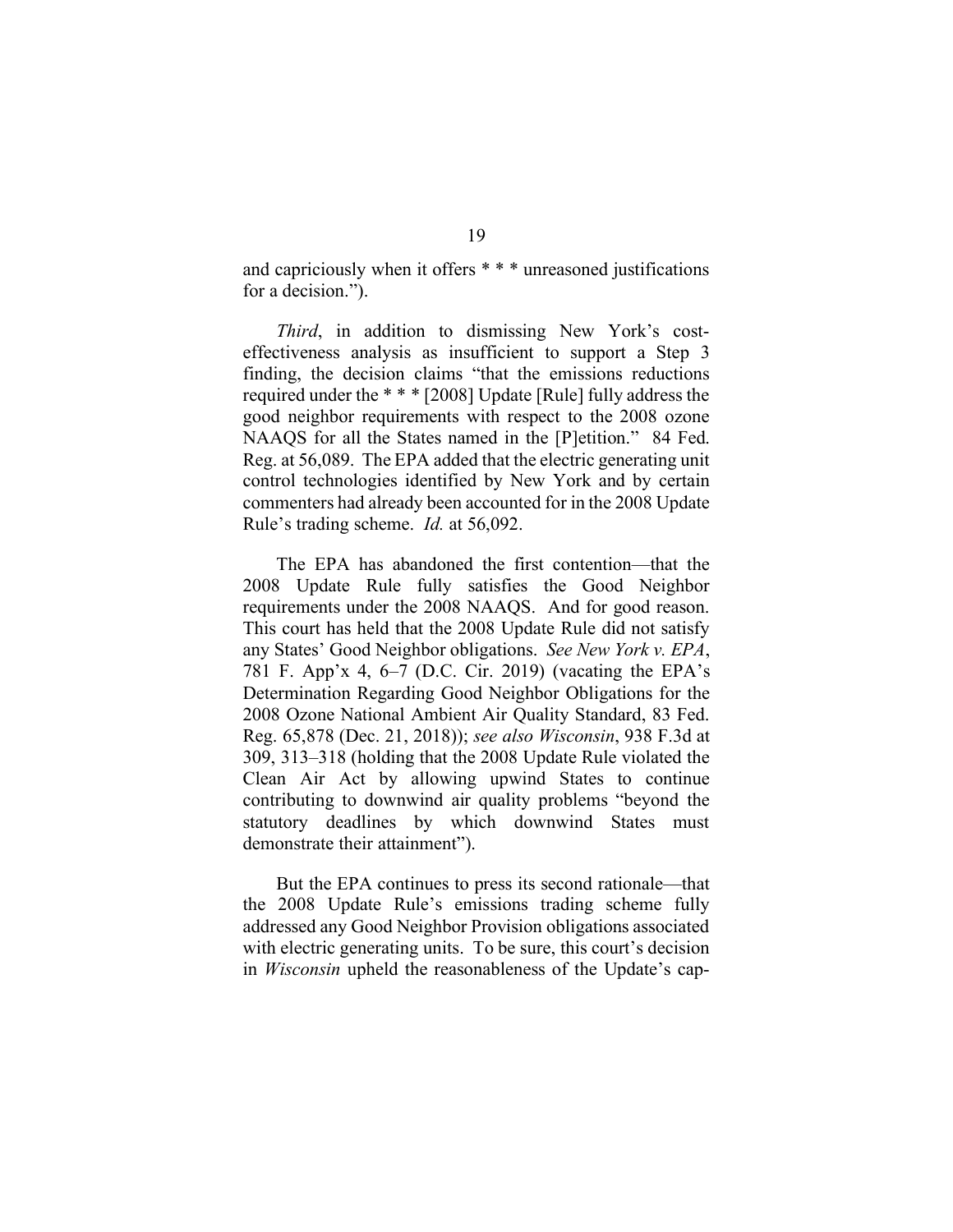and-trade scheme and its specific emissions budgets. *Wisconsin*, 938 F.3d at 329–335.

But the EPA is incorrect to argue that *Wisconsin* also held that the 2008 Update Rule comprehensively addressed all Good Neighbor Provision obligations associated with electric generating units. To the contrary, *Wisconsin* described the 2008 Update Rule as only a "first, partial step to addressing a given upwind State's significant contribution." 938 F.3d at 313 (quoting 2008 Update Rule, 81 Fed. Reg. 74,522). Indeed, the EPA itself announced that full resolution of the Good Neighbor Provision obligations would require consideration of "further EGU reductions[.]" *Id.* (quoting 2008 Update Rule, 81 Fed. Reg. at 74,522); *see also* 2008 Update Rule, 81 Fed. Reg. at 74,521 ("To evaluate full elimination of a state's significant contribution to nonattainment or interference with maintenance, \* \* \* further EGU reductions that are achievable after 2017 should be considered."). So the 2008 Update Rule does nothing to salvage the EPA's Step 3 rejection of New York's Petition.

Finally, the Industry Intervenors urge this court to override the EPA's finding that the New York Metropolitan Area is likely to face compliance issues in 2023 with respect to the 2015 NAAQS, and to uphold the EPA's denial of the Petition, at least in part, based on this alternative ground. Industry Intervenors Br. 36–39. The Industry Intervenors also argue that the court should uphold the EPA's decision on the alternate ground that the sources listed in the Petition do not qualify as a "group" under Section 126. Industry Intervenors Br. 7–17. Because the agency did not rest its decision on either of those bases, we reject both arguments. *See USPS v. NLRB*, 969 F.2d 1064, 1069 (D.C. Cir. 1992) ("[W]e reject [the intervenor's] endeavor to achieve disposition of this case on a rationale [not] set forth by the agency itself.") (internal quotation marks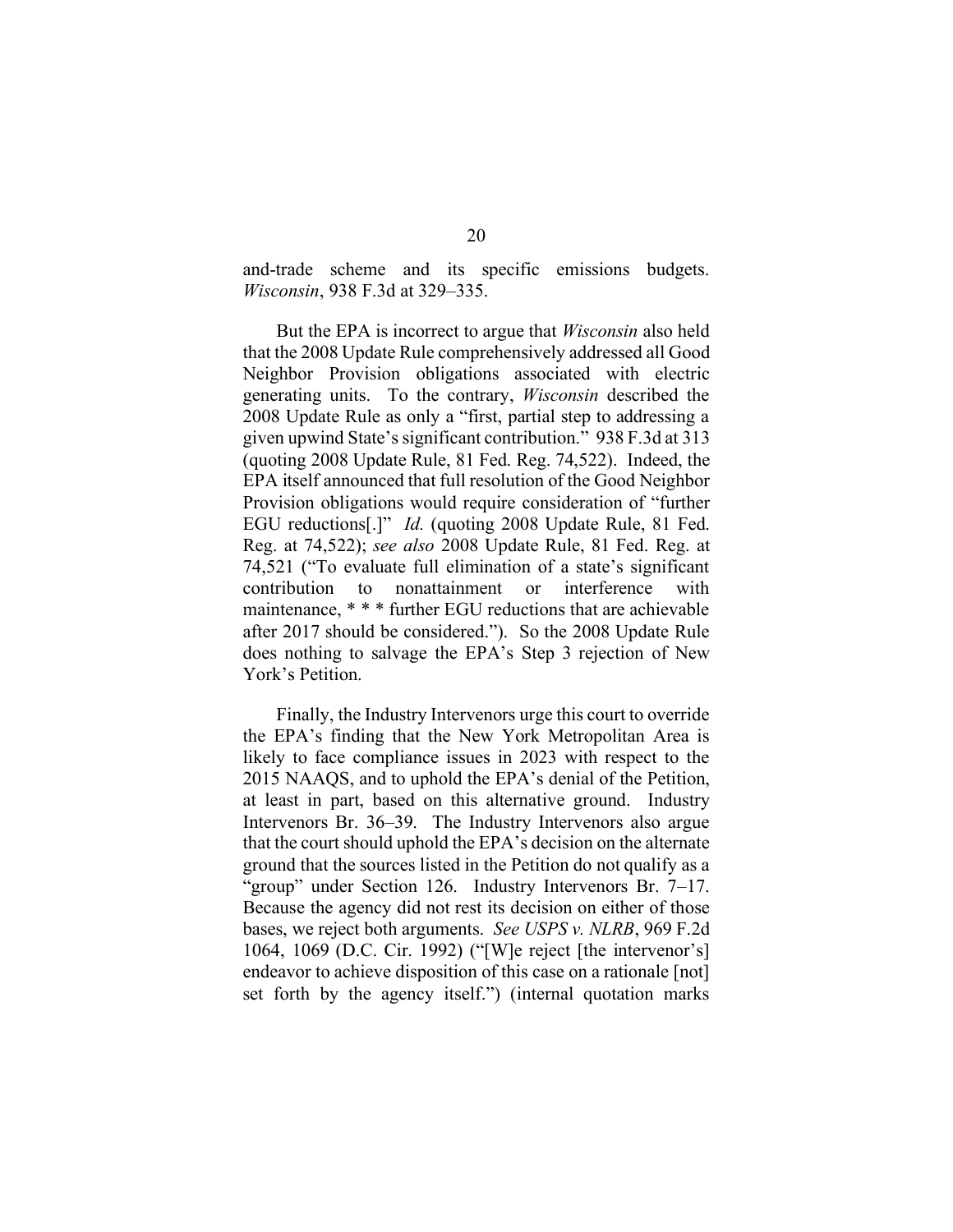21

omitted); *see also SEC v. Chenery Corp.*, 318 U.S. 80, 93–95 (1943).

**B**

The EPA's denial of the Petition at Step 1 with respect to the 2008 NAAQS is equally unsustainable. Recall that Step 1 involves identifying downwind areas that have trouble attaining or maintaining the NAAQS. 84 Fed. Reg. at 56,062. The EPA found that the Petition failed to demonstrate that the New York Metropolitan Area had an air quality problem under the 2008 NAAQS. 84 Fed. Reg. at 56,080–56,081.

That decision was legally flawed in two ways.

For starters, the EPA's decision erroneously treated 2023 as the relevant Step 1 reference year for the 2008 NAAQS, even though the New York Metropolitan Area is subject to a 2021 nonattainment deadline. 84 Fed. Reg. at 56,080. This court rejected that very proposition in *Wisconsin*, holding that the 2008 Update Rule violated the Clean Air Act by allowing "upwind States to continue their significant contributions to downwind air quality problems beyond the statutory deadlines by which downwind States must demonstrate their attainment[.]" 938 F.3d at 309; *see also id.* at 315–316 (The Clean Air Act "cannot reasonably be understood to enable upwind States to continue their significant contributions outside of the statutory timeframe by which downwind areas must achieve attainment, much less continue those contributions with no deadline at all."). This means that the agency "must evaluate downwind air quality at [the downwind States' statutory] deadline"—here, 2021—and "not at some later date[,]" like 2023, as the EPA did in this case. *Maryland*, slip op. at 33.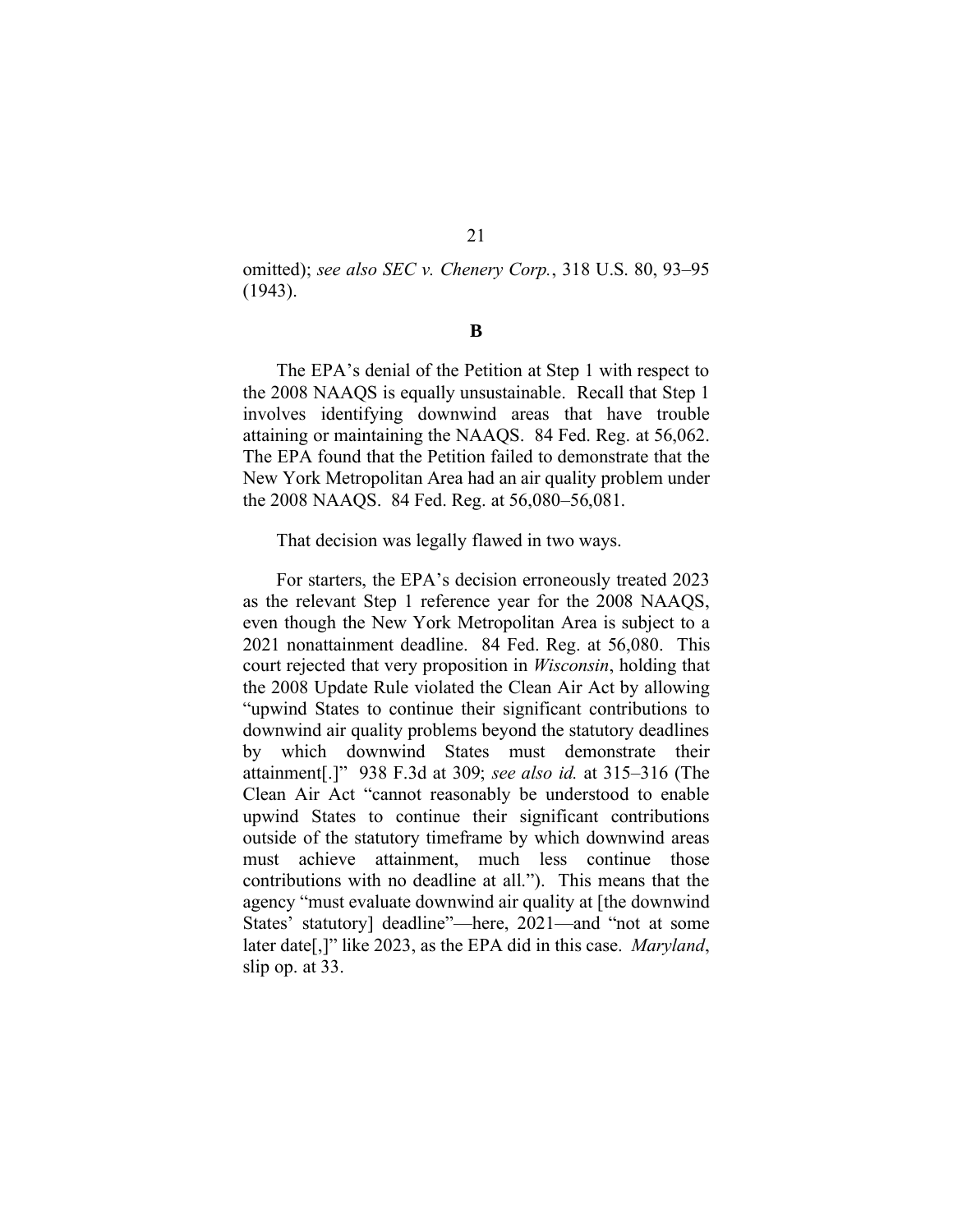The second problem with the EPA's analysis of the 2008 NAAQS portion of New York's Petition is that it unreasonably "interpreted  $***$  [S]ection 126(b)'s petition authority as limited to states \* \* \* seeking to address interstate transport of pollution impacting downwind receptors *within their geographical borders*." 84 Fed. Reg. at 56,080 (emphasis added); *see also id.* at 56,081 & n.70.

Our recent decision in *Maryland* firmly closed the door on that proposition, "at least" with respect to monitors like New York's that are "located in a multistate nonattainment area that includes the petitioning state." *Maryland*, slip op. at 27–28 (internal quotation marks omitted). To hold otherwise would have created an untenable incongruity in the statute—placing States "in regulatory limbo" where they are subject to regulatory burdens based on their air quality control region's nonattainment, "yet unable to avail [themselves] of the intended remedy for addressing upwind contributions" to that nonattainment. *Id.* at 26.

## **IV**

For the foregoing reasons, we grant the petition for review, vacate the EPA's denial of the Petition, and remand the case for further proceedings consistent with this opinion.

New York asks that we include a 60-day deadline for the EPA to issue a new decision. *See* 42 U.S.C. § 7426(b) (imposing a 60-day deadline for the EPA to act on Section 126(b) petitions); *Natural Res. Defense Council, Inc. v. Train*, 510 F.2d 692, 705 (D.C. Cir. 1974) ("The authority to set enforceable deadlines both of an ultimate and an intermediate nature is an appropriate procedure for exercise of the court's equity powers to vindicate the public interest.").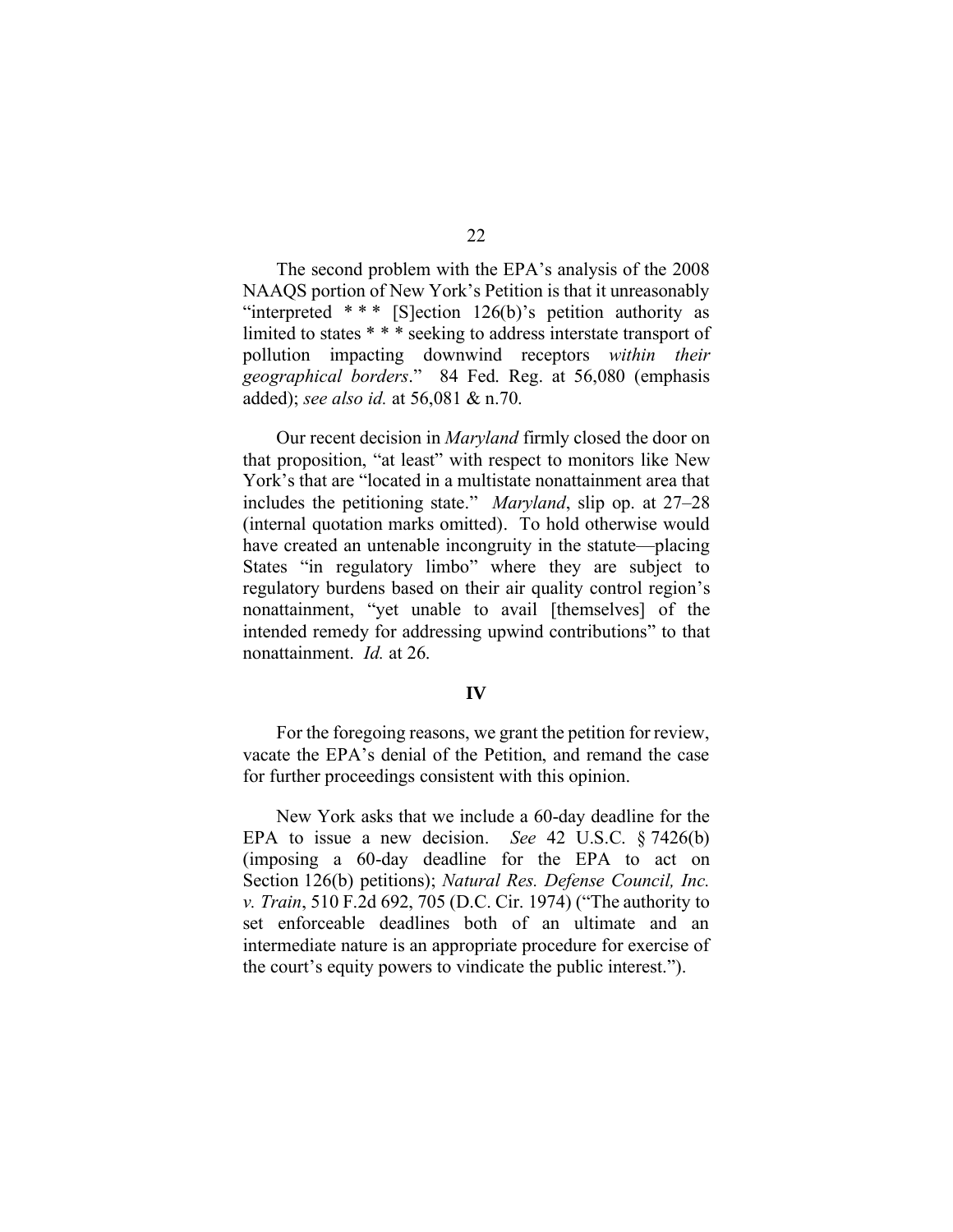Although we decline to impose a formal deadline at this time, we fully expect the EPA to act promptly on remand.

*So ordered.*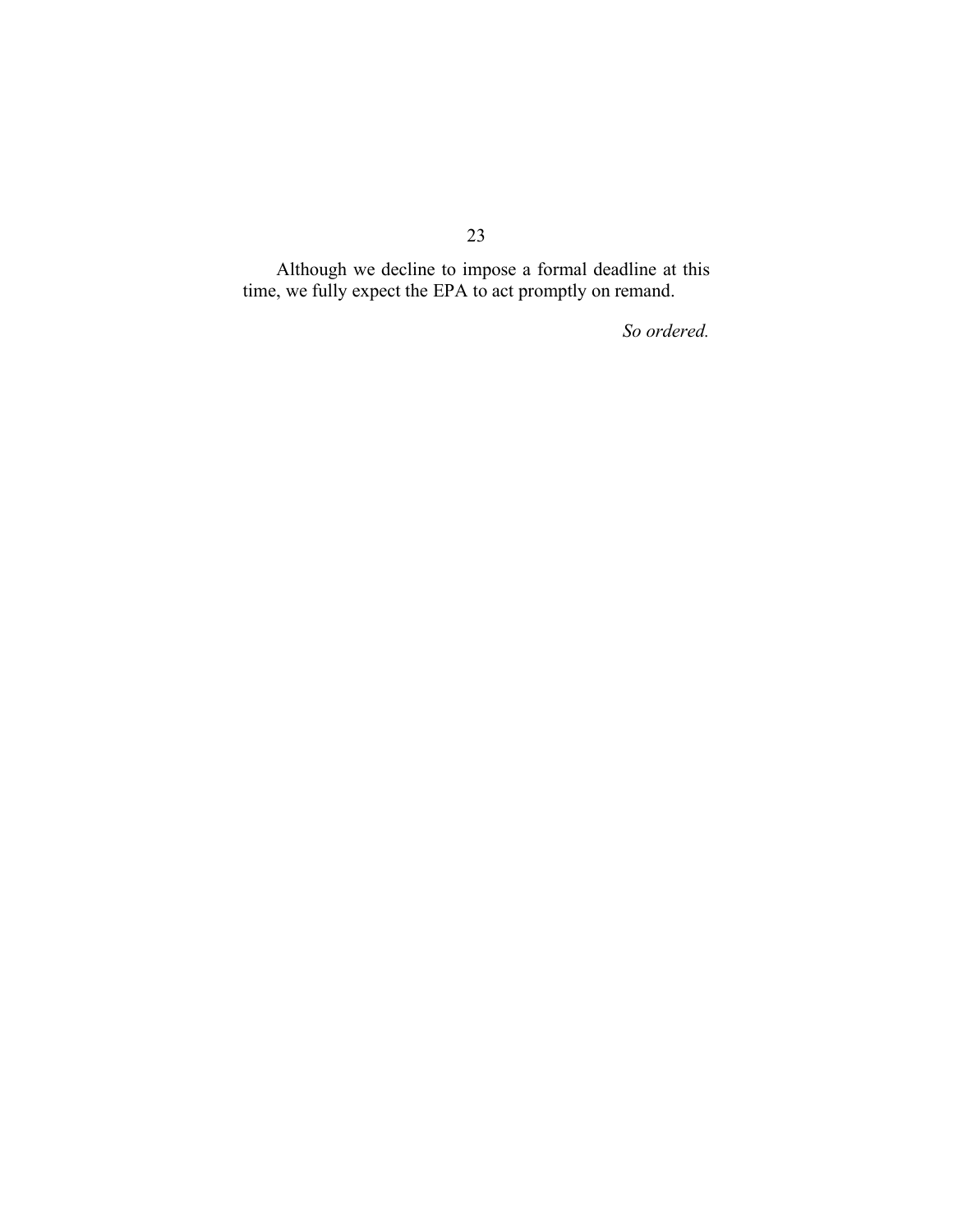GRIFFITH, *Circuit Judge*, concurring: I write separately to discuss the proper role of section 126 of the Clean Air Act. Comprehensive remedies for interstate ozone transfer must be implemented through state implementation plans(SIPs)—or, if necessary, federal plans—that satisfy the Good Neighbor provision. By contrast, section 126 is designed for targeted regulation. New York's petition, which covers 350 diverse sources across nine states, is inconsistent with that design.

Start with the text. Section 126 empowers downwind jurisdictions to request EPA regulation of "any major source or group of stationary sources" that causes air-quality problems under the Good Neighbor provision. 42 U.S.C. § 7426(b). In its original form, section 126 limited petitioners to a single "major source." Pub. L. No. 95-95, § 123(b), 91 Stat. 685, 685 (1977). Congress added the "group of stationary sources" language more than a decade later. Clean Air Act Amendments, Pub. L. No. 101-549, § 109(a)(1)(A), 104 Stat. 2399, 2469 (1990).

That change "plainly reflected a decision to act against sources whose emissions, while harmless individually, could become harmful when combined with others." *Appalachian Power Co. v. EPA*, 249 F.3d 1032, 1049 (D.C. Cir. 2001). But it did not convert section 126 from a rifle to a blunderbuss. The contrast with the Good Neighbor provision, which applies to "any source or other type of emissions activity," remains stark. 42 U.S.C. § 7410(a)(2)(D)(i); *cf. Appalachian Power*, 249 F.3d at 1049 (contrasting the Good Neighbor provision's "broad" language, which enabled "findings based on aggregate emissions from within each regulated state," with section 126, which "demands that the significant contribution come from a 'major source or group of stationary sources'"). Had Congress wished to harmonize the scope of these provisions, it could have standardized their text. It did not.

Nor did Congress simply append a plural—"or sources" to "any major source." Instead, it provided that the "stationary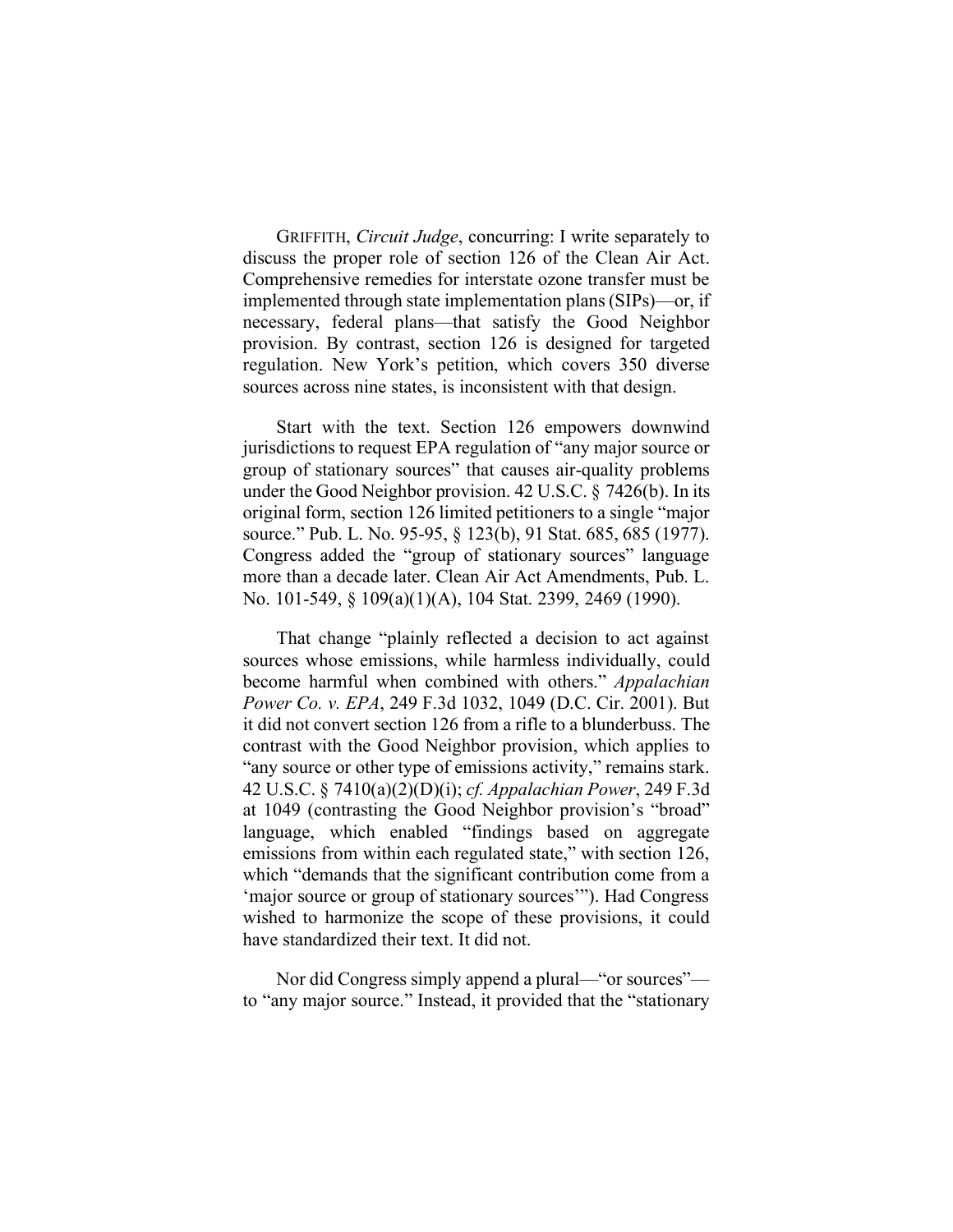sources" must constitute a "group." That choice indicates that the provision's intended remedial scope is limited, not comprehensive. We give an "undefined term its ordinary meaning," *United States v. Williams*, 836 F.3d 1, 8 (D.C. Cir. 2016), and dictionaries confirm what common sense suggests: a "group" is a collection of items that share a common attribute. *Group*, WEBSTER'S NEW INTERNATIONAL DICTIONARY 1004 (3d ed. 1981) (defining "group" as "an assemblage of objects regarded as a unit because of their comparative segregation from others"); *see also* Oxford English Dictionary Online, www.oed.com/view/Entry/81855 (3d ed. 2014) ("[a] number of things having some related properties or attributes in common, regarded as forming a unity or classified together under a general name or description").

As we observed in *Appalachian Power*, this "statutory language allows the EPA to regulate facilities in upwind states *as a class or category*, *e.g.* all coal-fired power plants in North Carolina." 249 F.3d at 1057 (emphasis added). Petitioners and EPA presumably enjoy wide latitude when identifying such commonalities, and we don't need to set boundaries today. The crucial point for present purposes is that "group of stationary sources" describes a set of sources with some unifying characteristic; it is not merely the plural form of "stationary source."

New York's petition, which seeks EPA regulation of 350 disparate sources across the Midwest and mid-Atlantic regions, falls short by any measure. In addition to 130 power plants, the petition covers oil refineries, natural-gas compressor stations, chemical plants, steel and paper mills, waste incinerators, and factories that produce goods ranging from glass to ammunition. J.A. 90-99. These sources are not united by geography (they range from Illinois to Maryland), plant technology, industry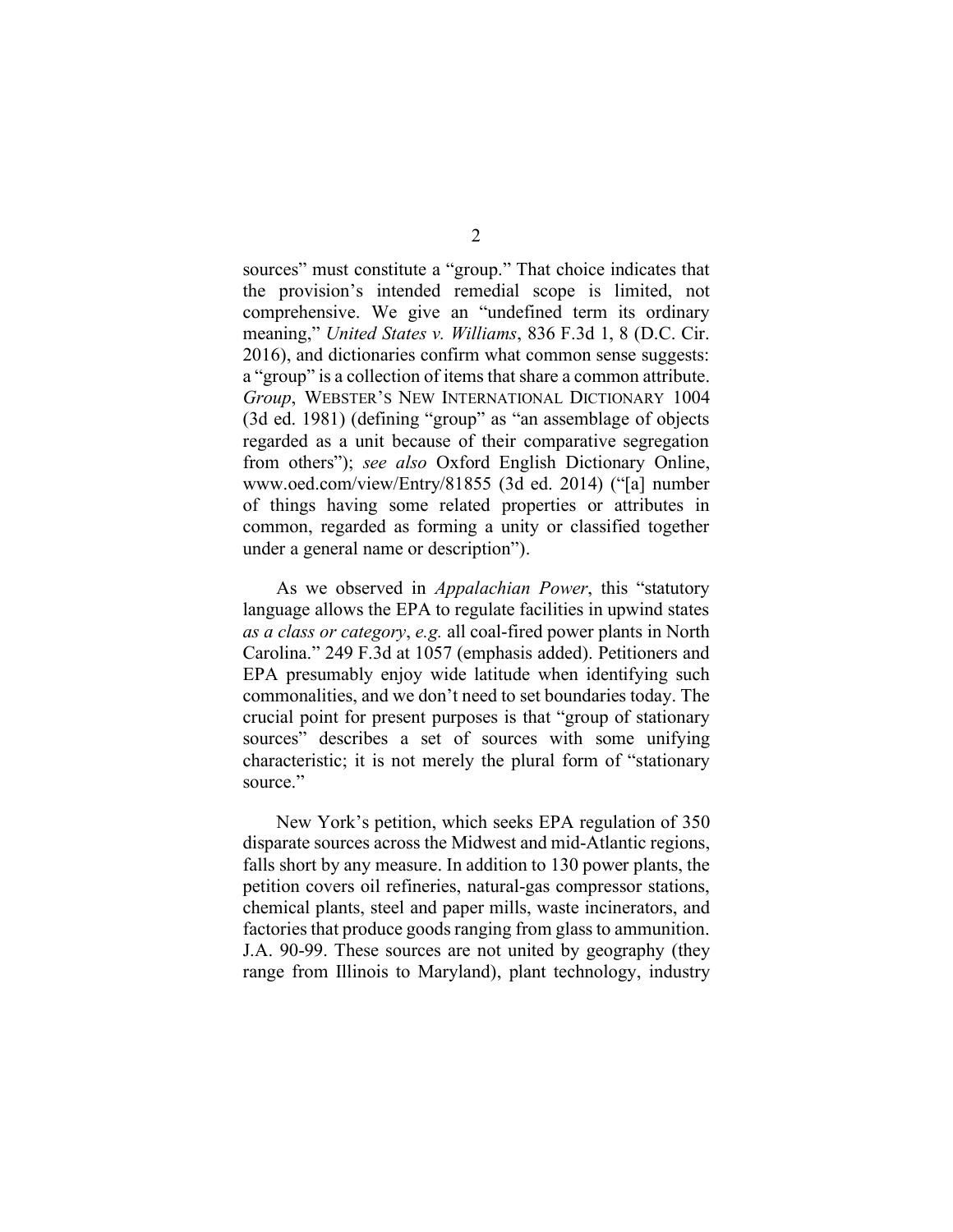sector, or any other "class or category." *Appalachian Power*, 249 F.3d at 1057.

The only feature shared by the sources in New York's petition is that each emits more than 400 tons of nitrogen oxides per year. *See* NYSDEC Detailed Comments at 10, J.A. 495. That arbitrary threshold captures both an Indiana power plant emitting more than 10,000 tons annually and a Virginia bottle factory emitting just 412 tons. J.A. 90, 97. If that's enough to establish a "group," the term is all but meaningless. At oral argument, Petitioners claimed to "stick to a group in the sense that we are talking just about interstate ozone transport here, and we are trying to identify all the sources that contribute to our problem." Oral Arg. Tr. 11:3-6. In other words, Petitioners think a petition is sufficiently limited if it targets a single air pollutant and lists sources that allegedly transgress the Good Neighbor provision. But that reading equates the duty to identify a "group of . . . sources" with the substantive inquiry—effectively erasing the word "group" from the statute.

Moving from text to context, the Act's tight deadlines and harsh remedial scheme confirm that section 126 isn't designed to solve comprehensive regional problems. "Congress specified that the Administrator take final action on a section 126(b) petition very quickly." *New York v. EPA*, 852 F.2d 574, 578 (D.C. Cir. 1988). EPA must make the requested finding or issue a denial "[w]ithin 60 days after receipt of any petition . . . and after public hearing," 42 U.S.C. § 7426(b), subject to an optional six-month extension, *id.* § 7607(d)(10). In an earlier case, we found it "reasonable to conclude" that EPA need not perform the wide-ranging tasks associated with reevaluating SIPs "in such a short period of time." *New York*, 852 F.2d at 578. By the same token, EPA cannot be expected to craft a definitive solution to a downwind state's ozone problems within the timeframe provided by section 126.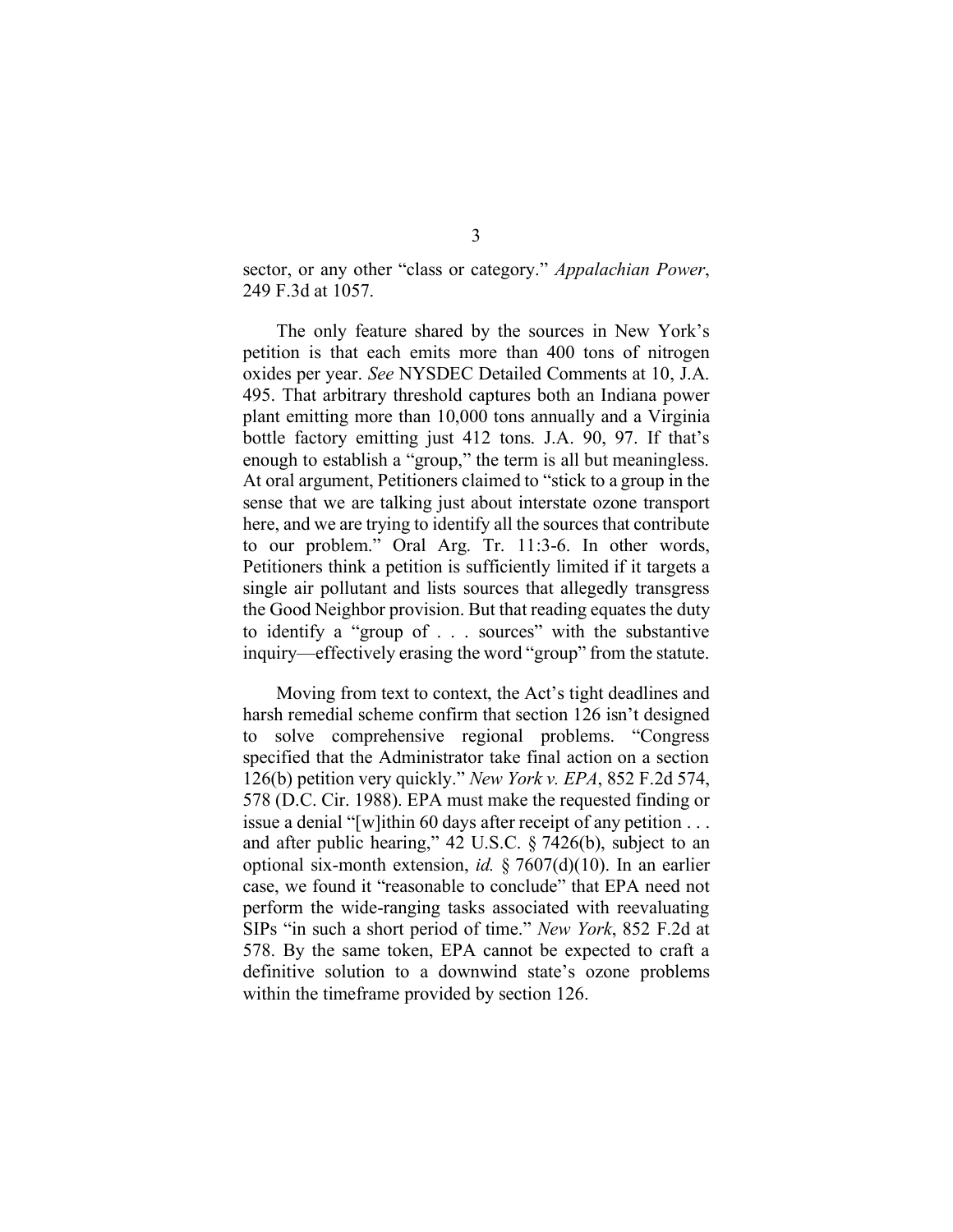Compare that quick turnaround to the timelines for SIP development under section 110. That process affords three years for states to craft implementation plans, two months for EPA's initial "completeness" evaluation, one year for EPA's full substantive evaluation, and two years for revisions before EPA must impose a federal plan. 42 U.S.C.  $\S$  7410(a), (c)(1),  $(k)(1)-(5)$ . Keep in mind that "the substantive inquiry for decision is the same in both [section 110 and section 126] proceedings." *Appalachian Power*, 249 F.3d at 1047 (internal quotation marks omitted). If Congress expected EPA to conduct the same "substantive inquiry" along such divergent timelines, then it cannot have intended the *scope* of the two inquiries to be the same.

Next, consider the drastic repercussions of a finding under section 126(b) that a source "emits or would emit in violation" of the Good Neighbor provision. 42 U.S.C. § 7426(b). Petitioners acknowledged at oral argument that section 126, "in contrast to [section] 110, allows for a . . . more expedited schedule for compliance." Oral Arg. Tr. 7:17-19. That's an understatement. If EPA makes an affirmative finding, the offending plant has three months to comply or cease operations. 42 U.S.C.  $\S$  7426(c)(2). Operating beyond that period is "a violation of this section," *id.* § 7426(c), and exposes the source to civil penalties, *id.* § 7413(d). This swift, severe, and purely federal intervention is a poor fit for regional relief and stands in sharp contrast to section 110's cooperative approach.

EPA "may permit the continued operation of a source" beyond three months, but only if the source "complies with such emission limitations and compliance schedules" as EPA may provide. *Id.* § 7426(c). But when EPA confronts a petition seeking regulation of hundreds of diverse sources, that task is an onerous one for both the regulator and the regulated.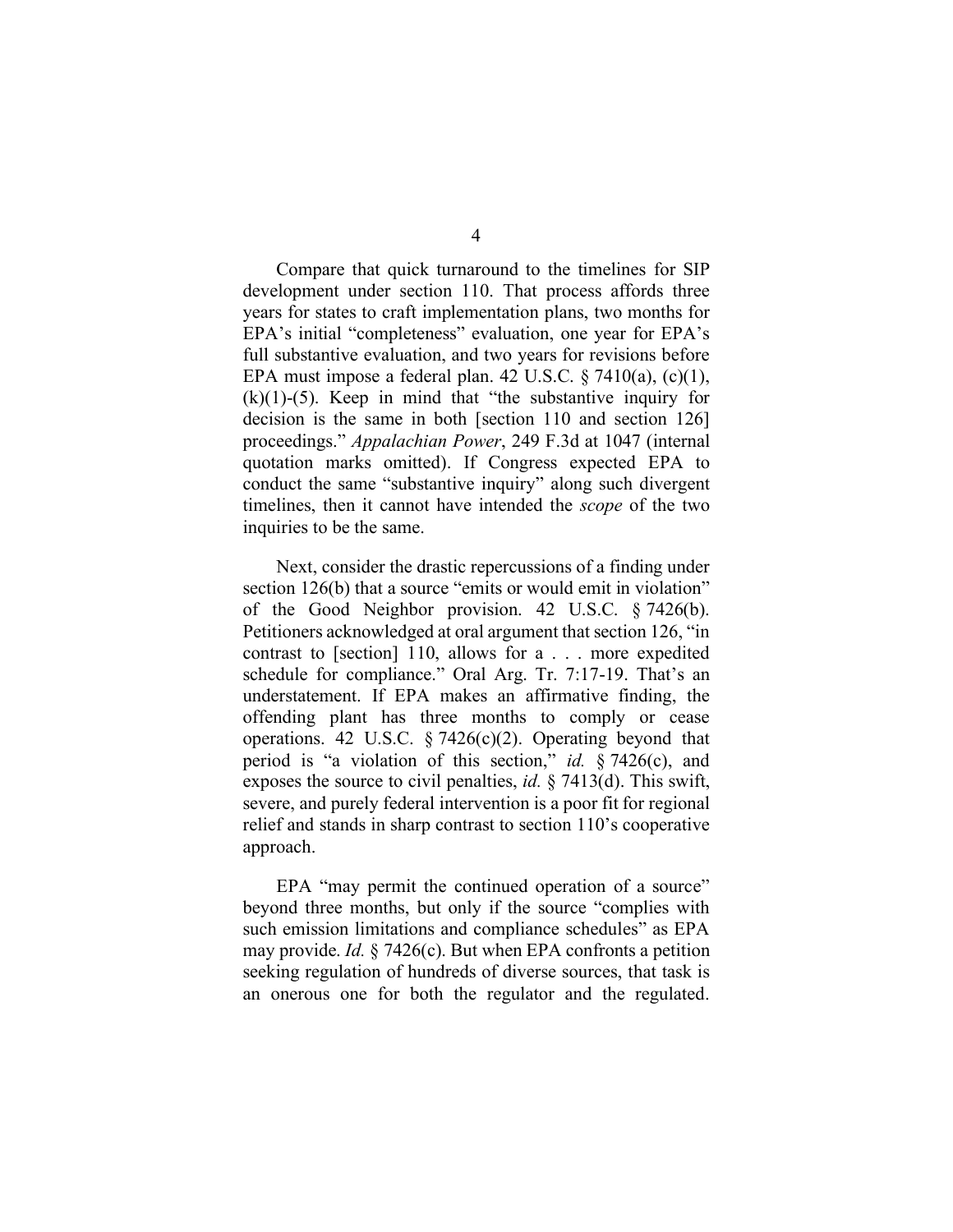Consider the petition here. A finding that these sources emit in violation of the Good Neighbor provision would open a threemonth window for EPA to develop source-specific regulations for the large power plant in Indiana, the bottle manufacturer in Virginia, and everything in between. Beyond that three-month period, each source would face the prospect of shutting down or risking administrative penalties. Again, these aspects of the statutory scheme strongly suggest that section 126 authorizes *targeted* intervention.

Section 126 and the Good Neighbor provision differ in another important respect. The latter obliges a state to regulate its own sources to prevent harmful interstate transport. *See* 42 U.S.C.  $\frac{1}{2}$  7410(a)(2)(D)(i) ("any source or other type of emissions activity within the State"). EPA steps in only when state-led efforts fail. *See id.* § 7410(c)(1). But section 126 allows a downwind state to request direct federal regulation of sources *beyond* its borders. *See id.* § 7426(b) ("any major source or group of stationary sources"). Construed too broadly, section 126 would make downwind states (with EPA's help) the primary regulators of their upwind neighbors. That is inconsistent with the Clean Air Act's ethos of cooperative federalism. I don't mean to suggest that a state must wait for the SIP process to conclude before filing a petition. *See Appalachian Power*, 249 F.3d at 1045, 1048 (holding that EPA may "mak[e] [section] 126 findings" and conduct the section 110 process simultaneously because the provisions "operate independently"). But in the ordinary course, comprehensive regulation of a state's polluters should be controlled by the state itself, not a neighboring government.

In sum, the textual and contextual evidence convinces me that section 126 was not designed for petitions of this breadth. Nor is it simply an alternative route by which a downwind state can trigger the massive regulatory undertaking associated with